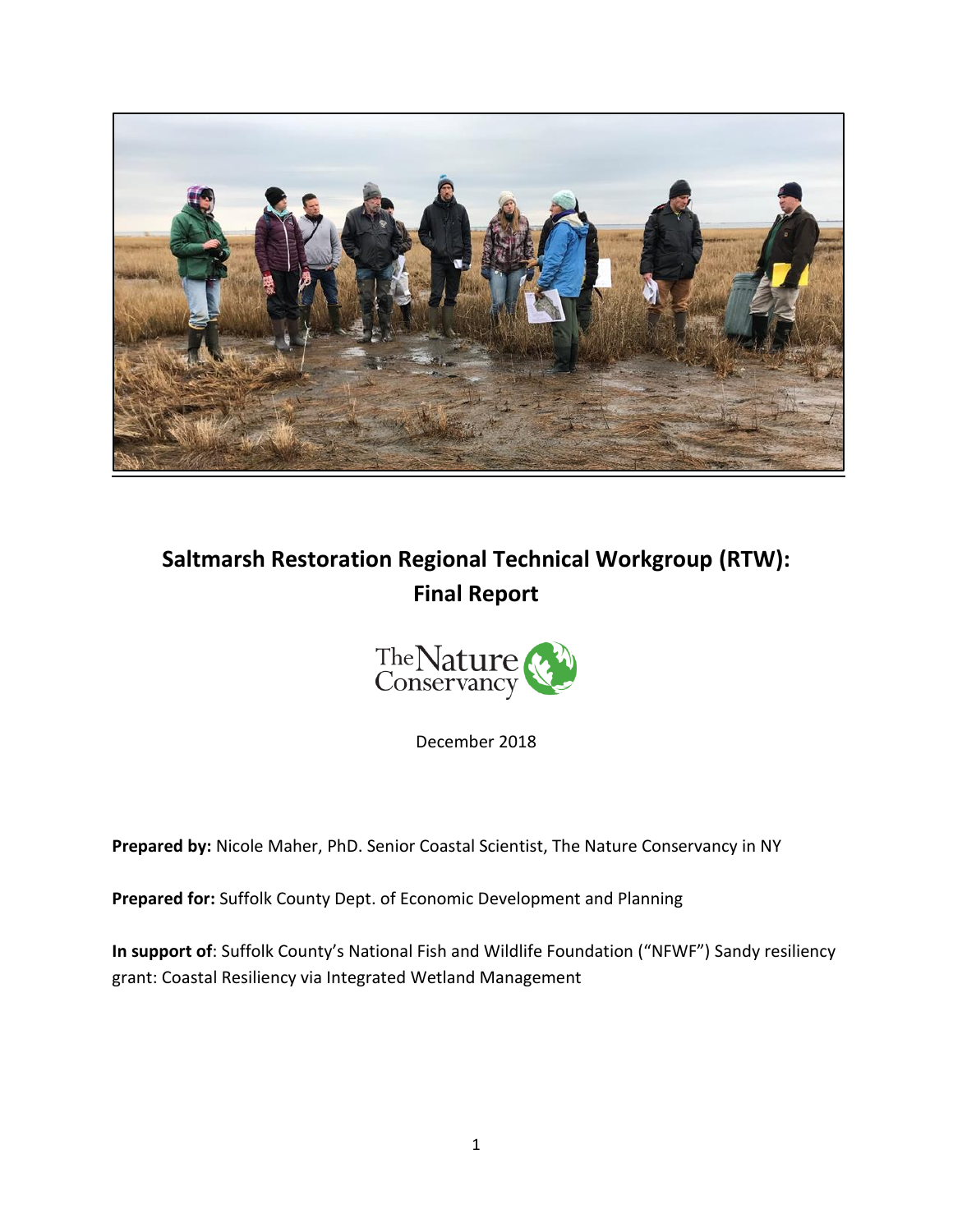# Saltmarsh Restoration Regional Technical Workgroup



# **Executive Summary**

December 2018

Salt marshes provide multiple benefits to both human and natural communities in Suffolk County, such as recreational and educational opportunities, wildlife habitat, carbon sequestration and risk reduction from coastal storms. However, like most coastal areas, Suffolk County has lost a large fraction of its historic coastal wetlands. By 1972 Suffolk County had lost almost 40% of the wetlands that were present in 1954 (RMRC, 1973; O'Connor and Terry, 1972). In addition, in the time between when the Tidal Wetlands Act was put into effect in 1974 to stop the dredge and fill activities and 2005/8, Long Island lost more than 13% of the tidal wetlands that were still present in 1973 (CEA, 2015). Loss of high marsh habitat within those wetlands during this later time period has occurred at an even greater rate than overall marsh loss (27% island wide) (CEA, 2015). Remaining marshlands are vulnerable to further loss during this coming century due to sea level rise and other factors such as poor water quality, insufficient sediment supply, and lingering impacts from the linear grid ditching completed in the 1930s (e.g. NYSERDA 2018).

In order to improve the long-term viability of these marshes, Suffolk County sought funding through the National Fish and Wildlife Foundation ("NFWF") Hurricane Sandy Coastal Resiliency Competitive Grant program to restore up to 400 acres of tidal wetlands along the south shore of Suffolk County and build the capacity to eventually rehabilitate up to 1500 acres.

As a key component of this project, Suffolk County partnered with The Nature Conservancy (TNC) to assemble and lead a Regional Technical Workgroup (RTW) of saltmarsh restoration practitioners across the Sandy-impacted region to provide a forum for the exchange of ideas, experiences and best practices regarding saltmarsh restoration. The lessons learned and shared here will inform the design, implementation and monitoring of Suffolk County's wetland restoration projects as well as other projects across the region to improve overall marsh health and resilience in the face of climate change. The RTW is an unprecedented collaboration of regional experts discussing the best available restoration methods for individual on-the-ground projects, as well as a forum for creation and application of new methods, thereby advancing restoration science to future circumstances. This Final Report captures the collective lessons learned from across the region.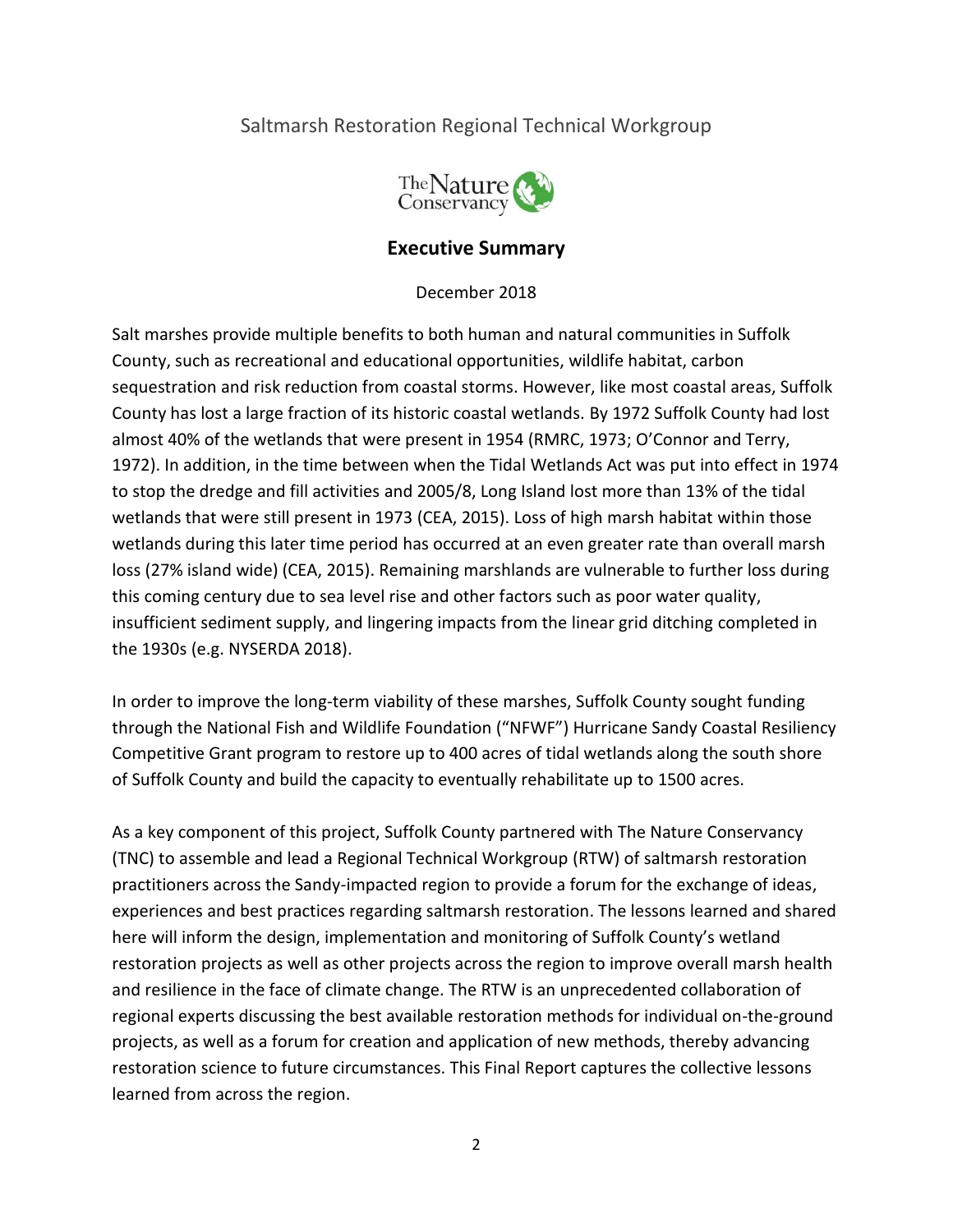# *Contents*

| 1.  | 4  |
|-----|----|
| 2.  | 4  |
| 3.  | 4  |
| 4.  | 5. |
| 5.  | 6  |
| 6.  | 6  |
|     | 6  |
|     | 8  |
|     | 9  |
|     | 9  |
|     | 10 |
|     | 10 |
|     | 10 |
|     | 11 |
|     | 15 |
|     | 16 |
|     | 17 |
|     | 17 |
| 7.  | 17 |
| 8.  | 18 |
| 9.  | 19 |
| 10. | 19 |
|     | 19 |
|     | 20 |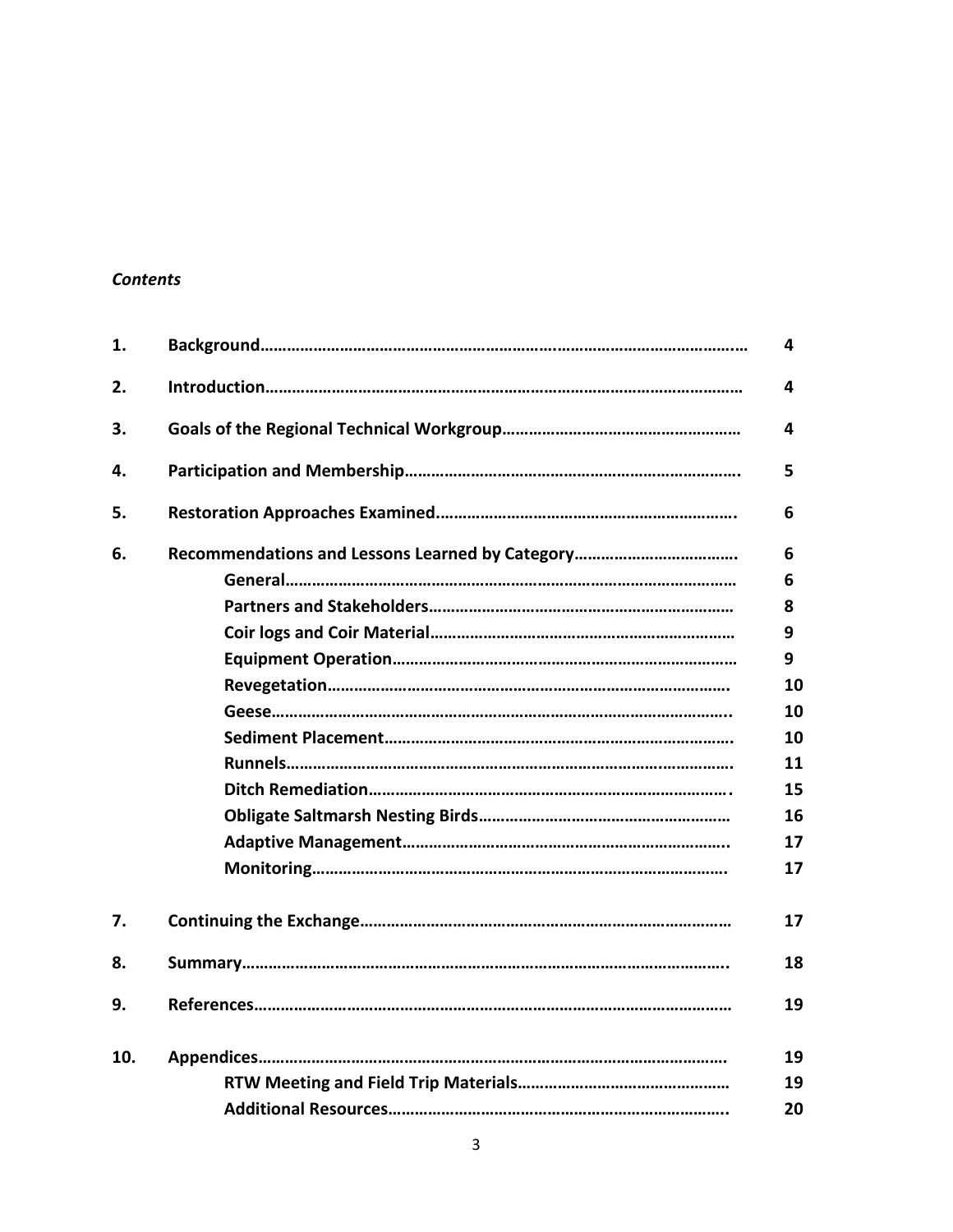## **Background**

In the fall of 2015 Suffolk County, NY (the County) was awarded a National Fish and Wildlife Foundation ("NFWF") Hurricane Sandy Coastal Resiliency Competitive Grant titled: Coastal resiliency via integrated salt marsh management. The overall purpose of the award was to build on the County's use of Integrated Marsh Management (IMM) techniques as applied to 80 acres of the Wertheim NWR to restore up to 400 acres of tidal wetlands along the south shore of Suffolk County in the short term and build capacity to eventually rehabilitate up to 1500 acres.

A key component of this project was the formation of the Regional Technical Workgroup (RTW) led by The Nature Conservancy (TNC). TNC assembled and led a group of saltmarsh restoration experts from across the Sandy-impacted region (from VA-ME) and provided a forum for these practitioners to discuss the best available restoration methods and share lessons learned in order to improve the success of coastal wetland restoration projects both within Suffolk County and across the larger region.

#### **Introduction**

The Regional Technical Workgroup (RTW) is an unprecedented assembly of the leaders of marsh restoration projects across the region including representatives from federal, state and local agencies, coastal managers and vector control agencies as well as academics and NGOs with expertise in conducting and evaluating these types of projects. Vector control agencies bring valuable experience to these conversations and they need to be more commonly involved in marsh restoration and marsh management discussions. Restoration science is still a developing field and there is incredible value to be derived from creating a forum for the exchange of ideas and lessons learned that will help to reveal important similarities as well as differences in short-term ecosystem response to management and restoration efforts. This exchange will lead to a greater understanding of how we can more effectively restore and increase the overall health and resilience of our coastal salt marshes.

#### **Goals of the Regional Technical Workgroup**

# Overarching Goal:

The overarching goal of this Regional Technical Workgroup (RTW) is to provide a forum to improve the exchange of ideas and information among saltmarsh restoration practitioners across the region as we all work to improve the overall health and resilience of our coastal wetlands. Coastal managers and restoration practitioners from local state and federal agencies as well as conservation organizations have a lot to bring to this exchange and a lot to gain from it. The more immediate goal of the forum was to support the County's restoration efforts by providing timely information to advise the design, implementation and monitoring of Suffolk County's wetland restoration projects to maximize their impact on overall marsh health, public health concerns about vectors of disease, and resilience to climate change. This exchange of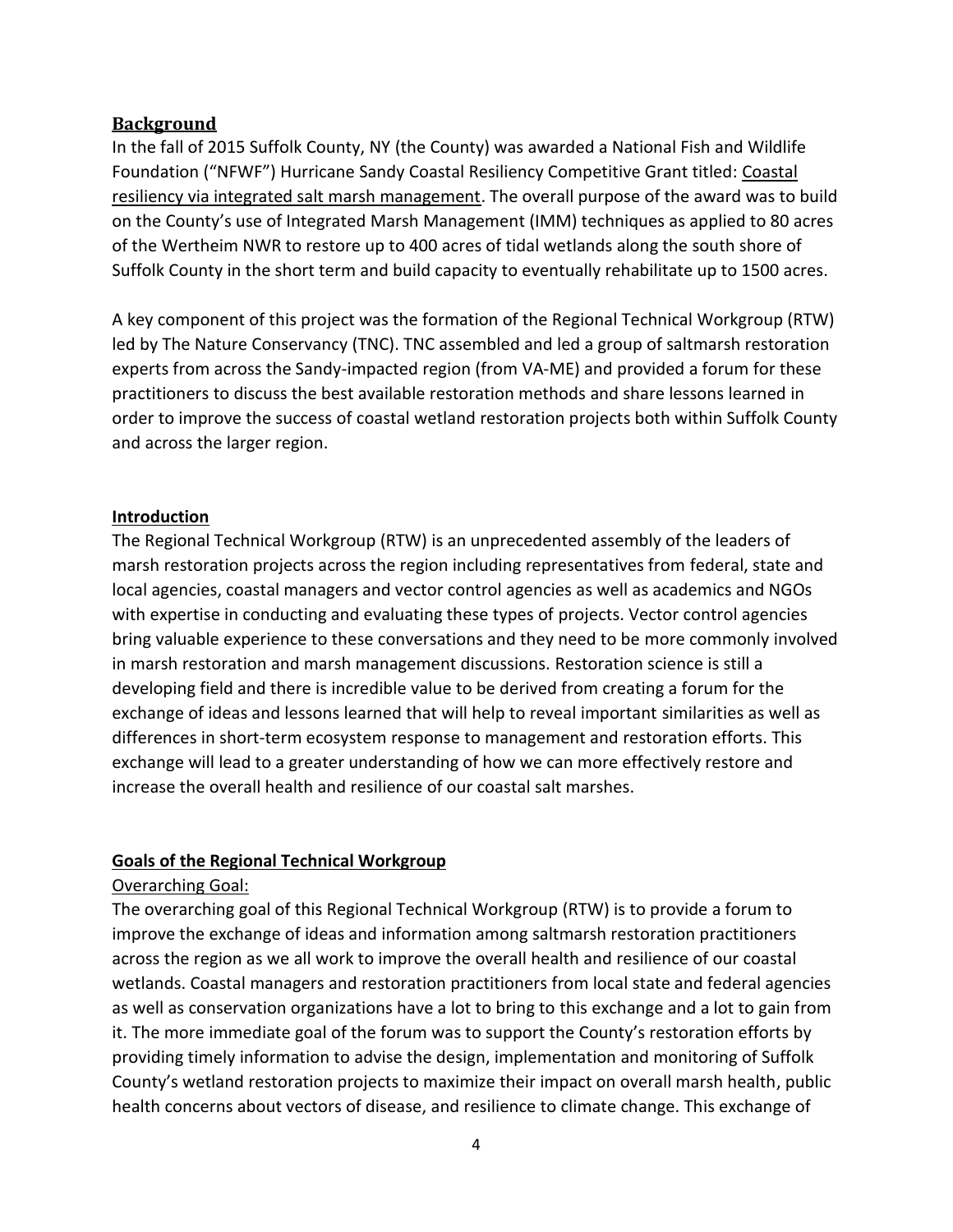practical, hands-on experience can improve the efficiency and cost-effectiveness of restoration efforts by disseminating the kinds of operational details that never make it to written reports or presentations but play a big role in actually executing projects on the ground.

More specific goals included:

- To convene a forum of coastal managers and restoration practitioners across the Sandyimpacted region for the purpose of improving the exchange of ideas and information;
- To bring together technical experts to enhance projects and to improve management techniques;
- To facilitate an increased understanding of patterns of salt marsh change and conditions especially in response to the common restoration and adaptation approaches of hydrological amendment and elevation enhancement.
- To document the collective short-term ecosystem responses to restoration strategies implemented across the region;
- To compile and disseminate the "lessons learned" across the region;
- To guide adaptive management of restoration projects;
- To advise the site selection, design and implementation of restoration projects on Long Island and beyond;
- To encourage the use of standardized monitoring metrics across the Sandy-impacted region;
- To produce a summary report that will be a useful resource for restoration practitioners moving forward.

# **Participation and Membership**

The Nature Conservancy assembled members of this workgroup based on strategic engagement with people and projects across the Sandy-impacted region as well as those with relevant Long Island marsh experience. Determining membership was an iterative process with involvement of Suffolk County personnel and trusted restoration practitioners. Members drew from a wide-ranging group of about 50 very skilled restoration practitioners, managers and regulators. Active membership in the workgroup grew and shrank over the course of the project timeline as members' availability changed and as their expertise and interest intersected with the objectives of each scheduled meeting and field trip. Each participant had valuable contributions to make to the effort and lots to gain from participating. Additional practitioners agreed to participate in the workgroup in a more limited capacity to contribute whenever they were available.

A full list of participants can be found at this link: <https://tnc.box.com/s/th0hee5bntecu0qckb9dou0mwi36w8mj>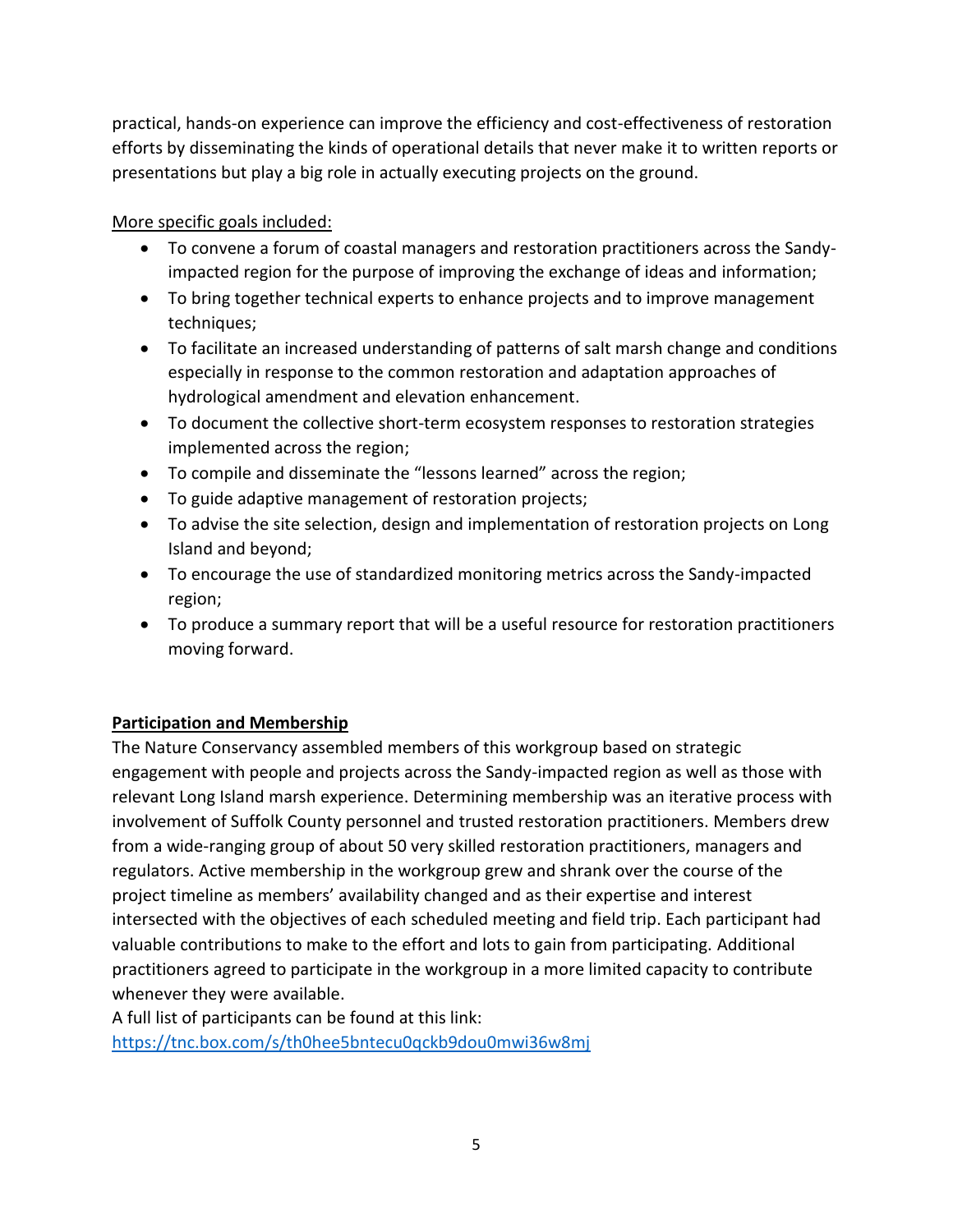### **Restoration Approaches Examined**

Workgroup discussions focused primarily on two types of restoration approaches: restoring hydrology and restoring elevation.

Restoring hydrology: Many of the marsh restoration projects addressed in this effort included restoration of hydrology and increased drainage through shallow creek or runnel excavation to reverse the negative consequences of linear mosquito ditching. These restoration approaches strive to return the natural rise and fall of the tides and thereby restore healthy native marsh vegetation to the unvegetated pannes that are also the mosquito breeding hotspots targeted by vector control agencies.

Restoring elevation: The second major restoration approach examined in this effort addressed the use of sediment (both beneficial use of dredge material and purchased clean sand) to restore elevation within unvegetated marsh pannes or larger subsided areas of marsh to the elevations at which they could support marsh vegetation and become self-sustaining. Elevation enhancement is an approach that is not yet widely used in Suffolk County, but is of interest for future projects.

#### **Recommendations and Lessons Learned by Category**

These recommendations and lessons learned are organized as bullet points by category to present them in an easily useable format. This list attempts to capture and summarize the numerous valuable recommendations from the workgroup to share with the Suffolk County Team.

#### GENERAL:

- Learning never ends! It is important to experiment and measure to observe marsh responses and determine which methods are most successful.
- Every marsh restoration project should be viewed as an opportunity to learn how these dynamic systems respond to our restoration and management techniques. We need to experiment, and measure, learn, and communicate what is learned with others in the restoration and management community.
- We have repeatedly learned that we need to correct past marsh practices that have had unintended consequences (e.g. linear and grid mosquito ditches, ditch plugs, OMWM, etc.)
- We would all benefit from having access to data from a greater network of reference marshes to which we could compare our restoration efforts. In particular, we don't have enough true reference sites that have been unaltered by past management activities available for comparison.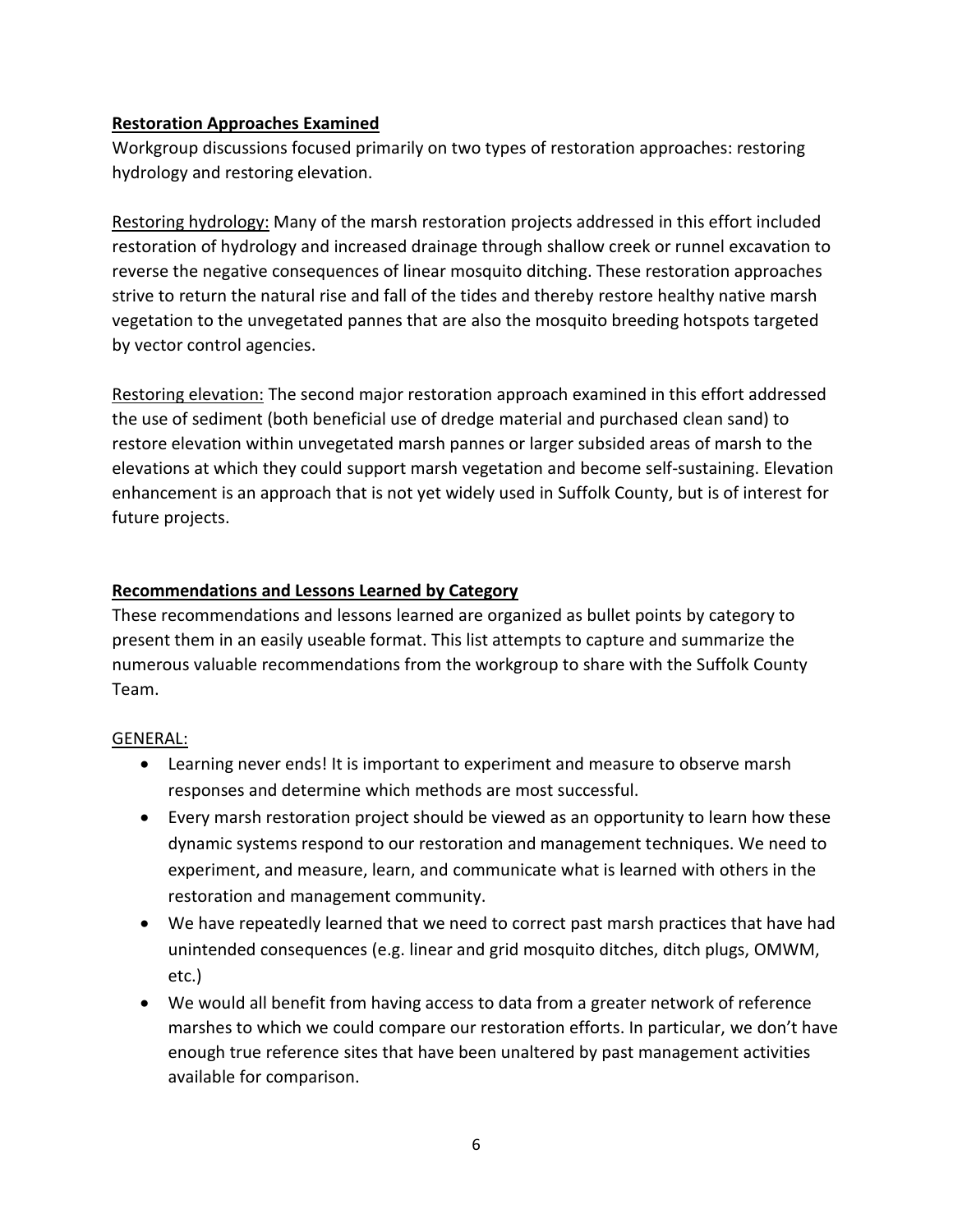- Recognize that all sites are have their differences. Consider which treatments are feasible and advisable for each site.
- Although each marsh is unique in many ways, we can learn a lot from examining the responses in other marsh systems.
- Practitioners all benefit from staying in contact with a network of coastal managers and restoration practitioners who provide a valuable resource to one another.
- Vector control and marsh restoration practitioners have a lot to learn from one another as each set adds value to the work and thinking of the others. Each group should try to participate in each other's regional meetings and include each other on joint projects.
- Practitioners need guidance on how to determine which treatment to use (runnels or sediment enhancement) since it is not prescriptive yet – the group agreed that we need to experiment, and measure, and learn.
- If the opportunity presents itself, it would be interesting to compare marsh responses between runnel and elevation enhancement treatments in a single system to learn when one approach might be advisable over the other under similar circumstances.
- When implementing designs on site, be aware of the direction in which water wants to drain and be ready to adjust the design plans accordingly.
- We are just about at the high point of the lunar 18.6yr metonic cycle now (2018). Even though sea level is continuing to rise, we may see marshes respond to the reduction in tidal ranges during this part of the metonic cycle. It will be interesting to see how tidal marshes respond to this cycle.
- Utilize the informative resource available in historic imagery. [www.historicalaerials.com](http://www.historicalaerials.com/) is available to view historic drainage including agricultural modifications. Use that historic information to guide thinking about restoration designs.
- The situation is urgent. Our marshes do not have a lot of elevation capital to spare. Major changes are happening even over the course of a single growing season, so we need to act now to secure their long term viability.
- Even though we don't know everything about how marshes will respond to restoration techniques, marshes are changing too rapidly for us to delay taking restoration action. That said, proceed with caution and use each opportunity to learn more about marsh response to restoration efforts.
- Even if we have not collected all of the relevant field data that we think might be of interest (e.g. modeling compaction likelihood of existing peat etc.), there will be times when we need to act to restore sooner rather than later, before it is too late, even if we don't have all the information in hand.
- Suffolk County should prioritize restoring the marsh at Gardiner County Park over the marsh at Timber Point County Park because it has room to migrate and it is not as far deteriorated as Timber.
- Even though funds are available now, don't be tempted to rush and push to implement the whole plan everywhere all at once. Try the proposed approach in some sections and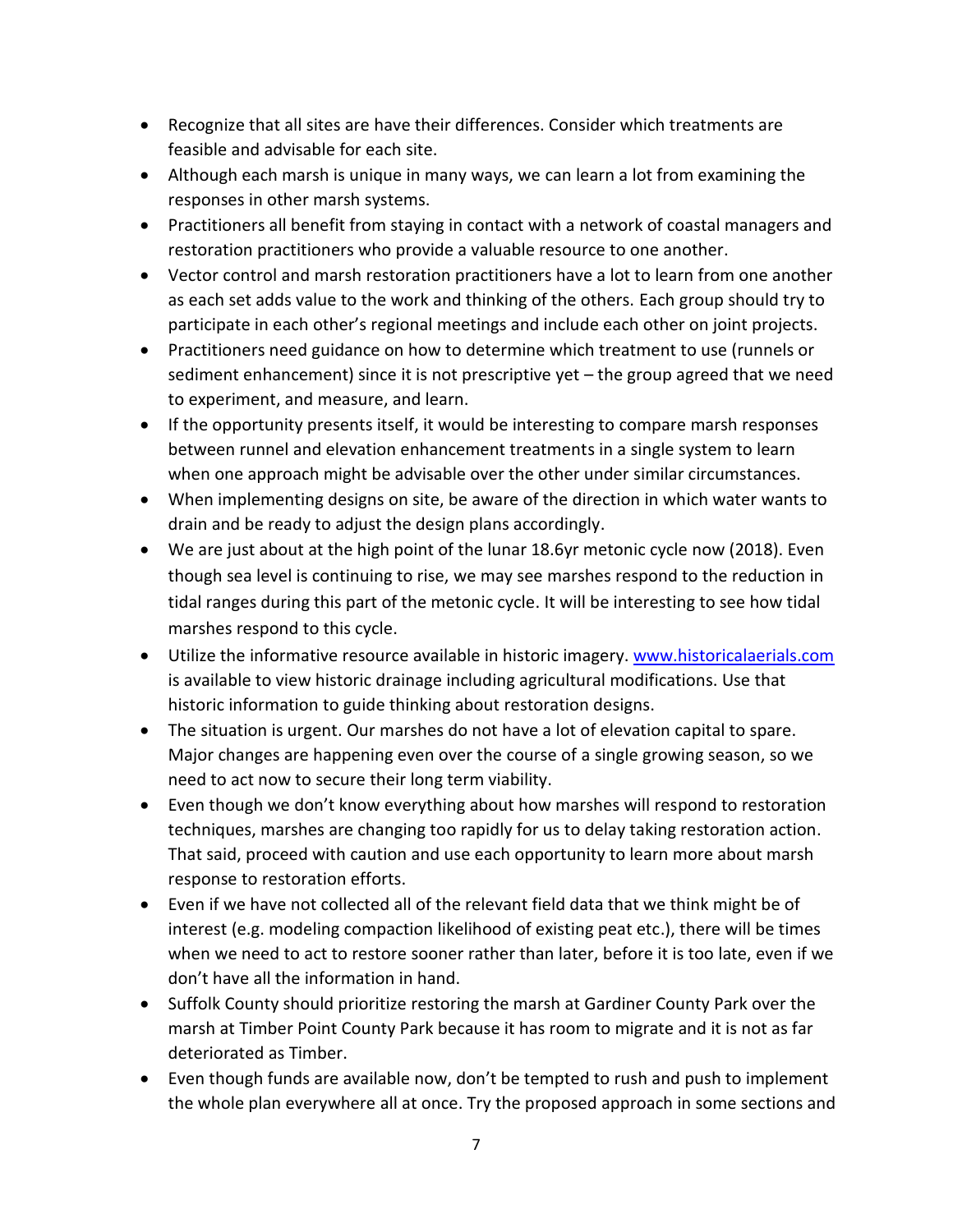learn from those efforts how the marsh responds – then adapt if necessary, before implementing those same plans in other areas.

- When implementing restoration plans, be mindful and learn from how the first site responds and use that to inform how to implement subsequent sites.
- Be cautious when advancing restoration strategies at scale; be mindful of the fact that a lot of the restoration work that we find the need to do now is a result of ill-advised marsh management practices in the past (e.g. linear drainage ditches, ditch plugs, OMWM).
- As an example to illustrate the last bullet, contrary to earlier recommendations, FWS now discourages ditch plugging as a restoration strategy because it degrades the marsh peat. We now realize that we need to help water get off the marsh at low tide, not the reverse (holding water on the marsh at low tide).
- Be mindful to complete these projects with more environmental benefit than disturbance. Consider this question: How should we measure net benefit?
- Interpretive signage should be prominently used to educate the public about the value of wetlands, the benefits of restoring them, and what to expect in the process and timeline of restoration.
- Suffolk County should require future contractors to be directly engaged in learning exchanges and field trips (such as those conducted by the RTW) so that they can participate in the discussion of lessons learned and recommendations directly rather than relying on that information to be passed along as a subsequent step.

# PARTNERS and STAKEHOLERS:

- Assemble and involve all project partners and stakeholders early in the project process. It is easier to change projects earlier in the design phase than later.
- Develop a site plan review committee/team to review projects with stakeholders, regulators and resource managers.
- Consider developing a general permit to cover common restoration techniques.
- Secure early input and ideally active participation from regulators in project design.
- It is crucial to have the regulators on the front lines and actively learning through the projects (e.g. NJ-DEP).
- Include a broad spectrum of biologists in project design discussions.
- There is a valuable opportunity when marsh restoration scientists and vector control management agencies are better connected. We have a lot to learn from one another. We share similar objectives, designs and approaches. If we collaborated more regularly, we could better connect our experiences and lessons learned. We should regularly attend each other's meetings and make a habit of collaborating on projects.
- Organize a team within the state or region to set regional restoration policy and strive to work together towards common goals.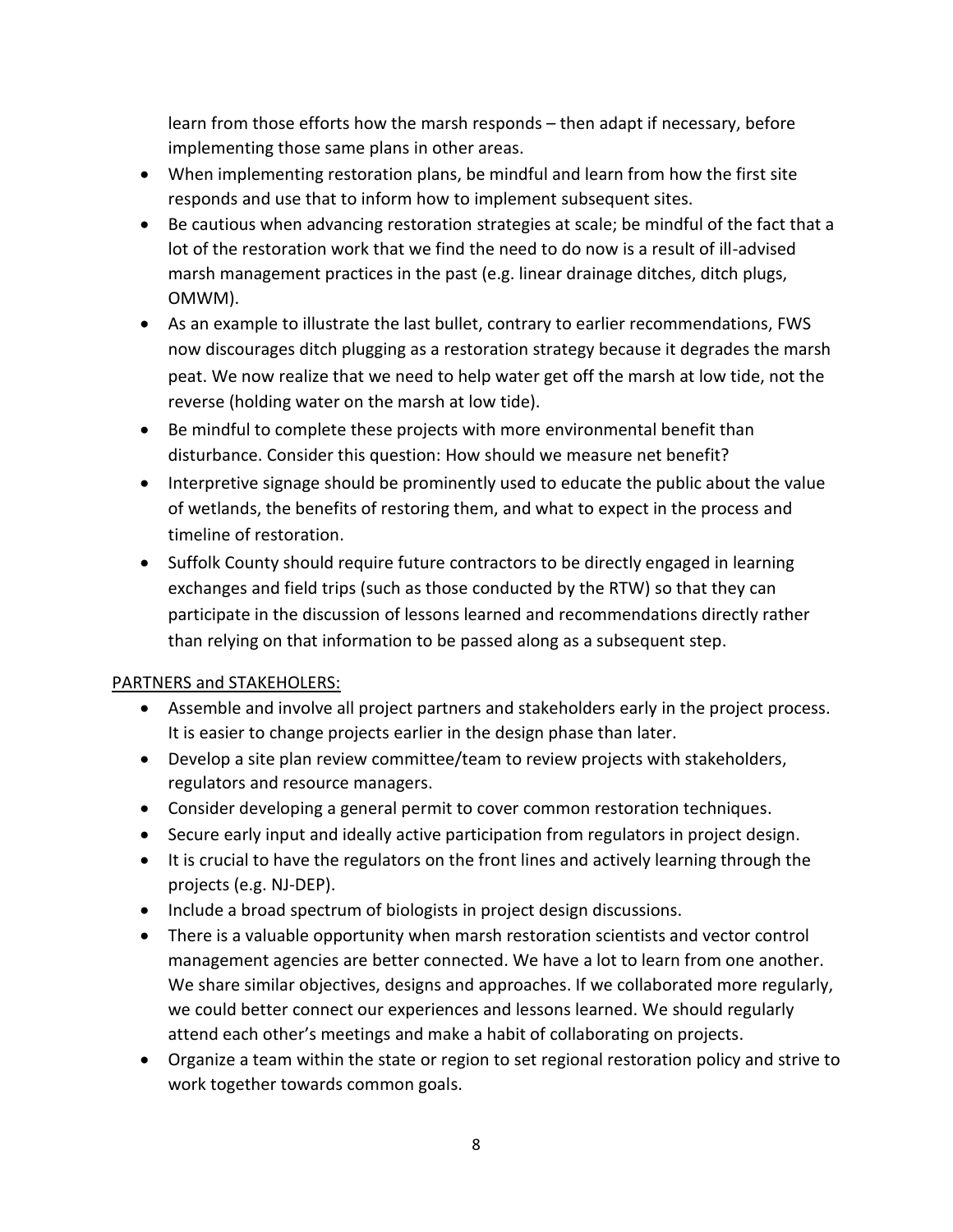• Conduct site visits with partners, stakeholders, and regulators to align goals, roles, and expectations of projects.

# COIR LOGS and COIR MATERIAL:

- Many members advise avoiding the use of coir logs if at all possible.
- Coir logs have air spaces imbedded between their fibers that make them buoyant and likely to float.
- Even if coir logs have been out in the weather and are water logged, they still have air spaces between fibers that will be problematic.
- If using coir logs and stakes, position stakes as 45-degree angle spikes in order to hold the logs down. Frequently stakes are insufficient, and cables are necessary.
- Instead of using the coir logs themselves, consider cutting them open and using their stuffing. Hold that stuffing down in place with long lateral twine.
- Another alternative: use rolled up coir mats to fill spaces in linear ditches instead of solid coir logs so that those fibrous lines trap sediment and form peat.
- Leave coir fibers exposed to the tide rather than covering them with sediment (from ditch levees or anywhere else). These fibers will act as filters and trap sediment to fill the void spaces between them naturally and keep the coir material in place. If the coir fibers are covered with sediment, air spaces are trapped in the void spaces between fibers and make the logs buoyant.
- NYC Parks says that at their Sherman Creek project coir logs only stabilized the edge for less than a year. In the future, they will either use coir mat instead of coir logs or use oyster castles in addition to coir logs.
- Based on Delaware's experience with coir logs they only use them on very small-scale projects where they are able to highly manage the site post-installation.
- A lesson learned at Wertheim NWR and numerous other places: Because coir logs float, they don't stay place unless they are cabled down in place (really cabled, not just staked). Logs can float on the rising tide, rip out stakes and float out of the ditches to become deposited in new positions on the marsh. These new positions can be detrimental to the marsh by disrupting natural marsh processes such as sediment and water movement.

# EQUIPMENT OPERATION:

- Equipment needs to be operated differently in marsh environments than it is in upland areas to avoid damage such as leaving deep rutted tracks. At Seatuck NWR some of the track marks were too big and required remediation.
- Use the right equipment; use it the right way. Don't maneuver over the same place too many times.
- Make sure that equipment operators understand the delicacies of the project goals.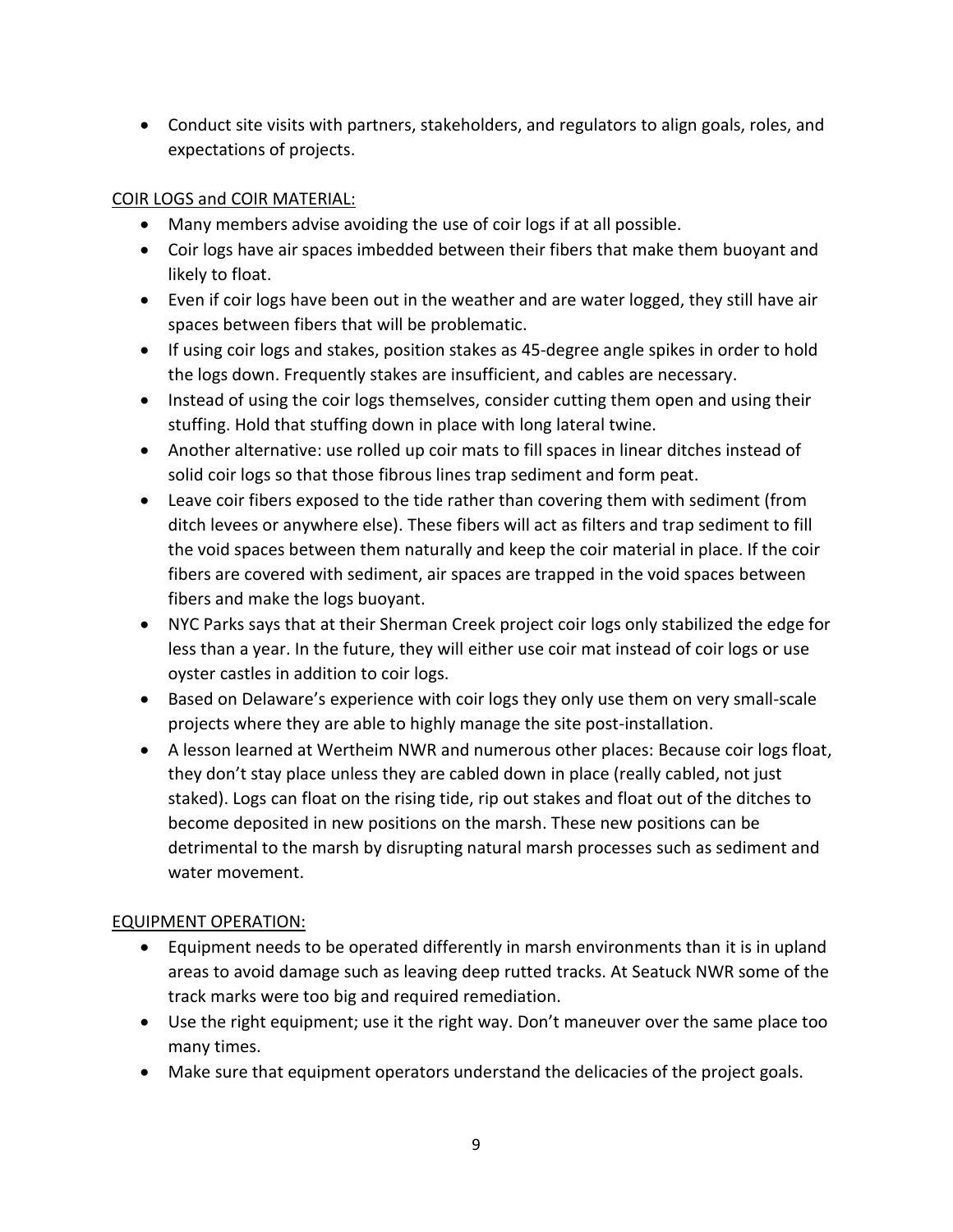- Moving greater amounts of material or achieving greater amounts or rates of drainage may seem to be beneficial from an equipment operator's perspective, but they are not necessarily in the best interest of restoring the marsh system.
- It would be helpful to have a handy resource to see the specs on different machines so that teams can choose the appropriate equipment and operate it without causing marsh damage.

# REVEGETATION:

- Expect different vegetation responses at different sites.
- Let the sediment chemistry settle out before investing in planting to avoid severe plant losses soon after sediment placement.
- Finer sediments can be challenging; plants grow better in coarser sediments with better drainage.
- Nursery plants are especially vulnerable to predation. Consider the use of orphan plants or plants grown in conditions that more closely resemble the field (eg. higher sulfide conditions).
- Orphaned plants (e.g. clumps that have sluffed off eroding marsh edges) come with peat around their roots also bring the infaunal and mycorrhizal community.
- Plants grown in clumps rather than regular grid spacing can facilitate better plant survival and revegetation because they benefit from the greater oxidation of soils from nearby roots.

# GEESE:

- NYC has found goose fencing to be essential to prevent plants from being dug up and consumed by geese.
- Some suggest that greenhouse grown plants are more tender and more tempting to geese than plants grown in natural field conditions.

# SEDIMENT PLACEMENT:

- It's hard to keep fine sedimentary material in the locations where it is placed.
- Containment of sediment can cause unintended consequences by blocking water movement and causing unintended impoundments.
- Be willing to change restoration design plans if you learn that the characteristics of the sedimentary material are different than anticipated.
- Let geochemistry of sediments settle before investing in planting. Many have experienced die-offs after sediment placement when sediment went anoxic/acidic: "wonky chemistry".
- If we successfully couple our dredging and marsh restoration needs we could address two problems simultaneously – but prioritize marsh health over dredge need.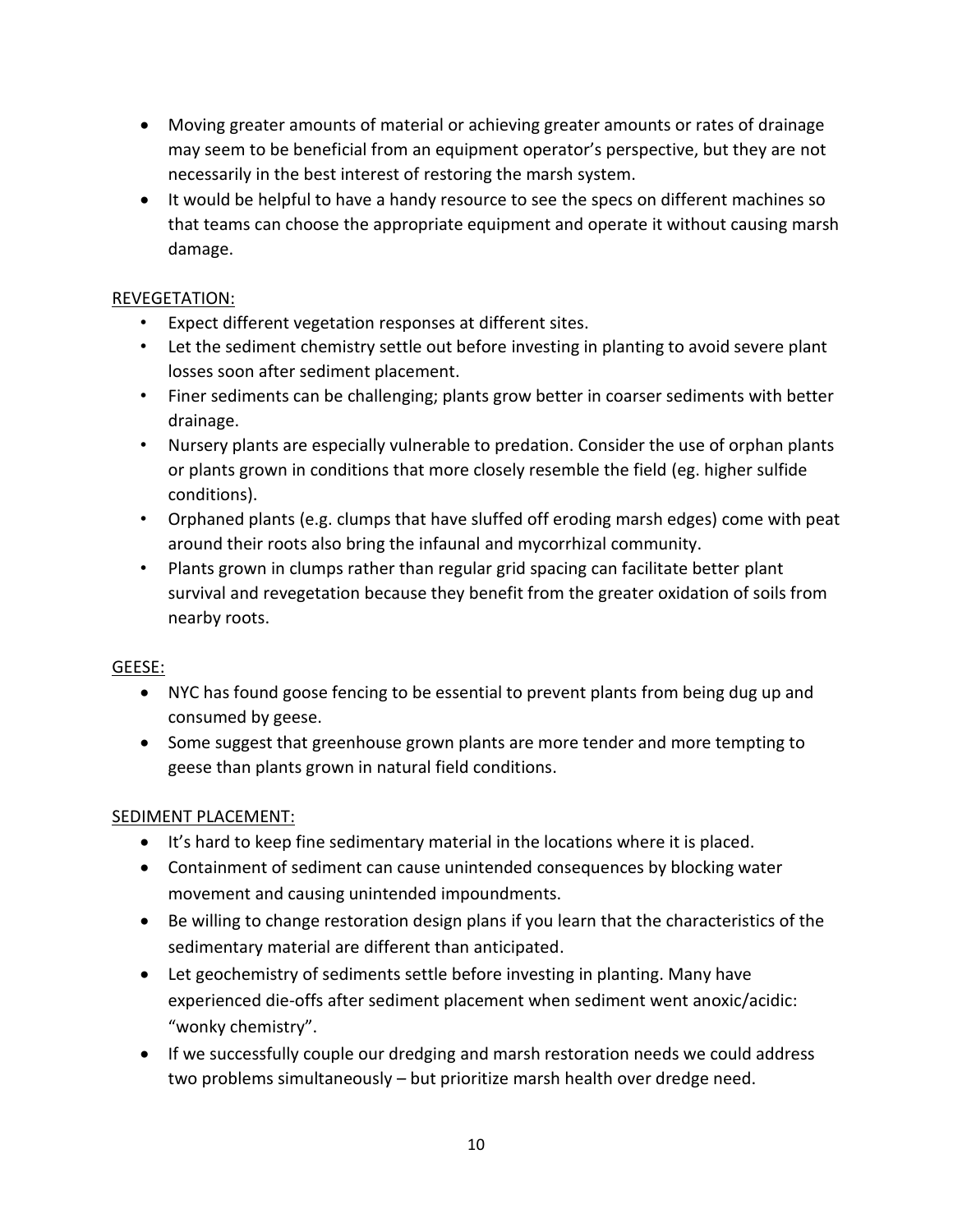- Beware of tensions between dredge contractor and restoration team. Motivations and goals may not be completely aligned. In bid requests, ask if the dredging contractor is willing to collaborate on experimentation and adaptation. If a project team were to own their own dredge, then the goals would be in alignment.
- Project leads cautioned that although contractors present themselves as EXPERTS when seeking a contract, beware because they can reveal themselves to be inexperienced when they arrive on site!
- Expect that frequently fewer acres will be implemented than initially planned.
- Monitor elevation changes! Marsh surface elevation can change with compaction of belowground peat, dewatering of added material etc.
- Consider whether some advanced "waffles" (levees around pannes) could be beneficial for containing sediment placed there.
- Beware of crab response to disturbed areas. Crabs like to live and burrow in areas with less dense belowground roots and rhizomes where it is easier for them to move around.
- Even if all the potentially relevant field data have not been collected (e.g. modeling compaction likelihood of existing peat), there are times when there is urgency to act to restore the system before it is too late, even if we don't have all the information in hand.
- Expect lots of delays with dredging and sediment placement projects.
- Course corrections happen and when they do, they benefit from constant communication among the project partners and regulators.
- It can prove very beneficial when the regulators are active project partners.
- Some practitioners are exploring an alternative to purposefully placing sediment: they are exploring the idea of introducing sediment into the system and using nature (e.g. water currents on an incoming tide) to let it settle out in the right place.

#### RUNNELS:

- Runnels are not a new idea, but a newly rediscovered idea.
- Use natural marsh cycles (levee-basin system examples) to inform restoration practices so that we can mimic those natural processes when we proactively reconnect hydrology. Cutting runnels into pooled areas simulates the natural processes that we have seen in historic photos.
- When levees naturally breach, sediment accumulation rates inside basins can be double that of sea level rise. Runnels cut through levees are designed to mimic this natural phenomenon and return sedimentation and vegetation.
- Interior water logging in the marsh peat can lead to vegetation die-offs and interior ponds.
- Runnels can relieve the root zone flooding at low tide & reverse marsh drowning.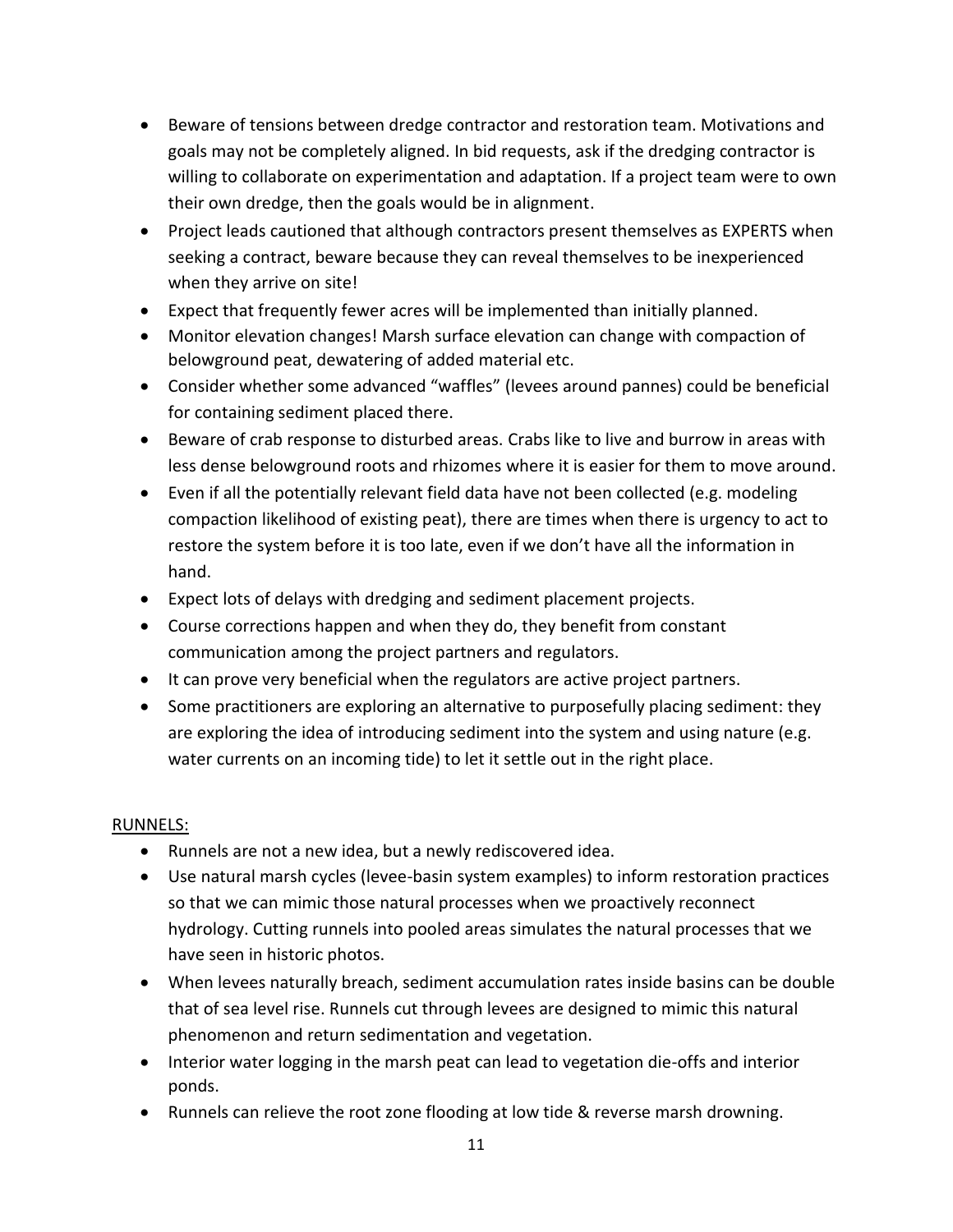- Simply by losing live plant growth, we lose 8-20 cm in actively growing biomass and elevation.
- Runnels should be just deep enough to drain water off of the surface. These are not new channels/ditches.
- Prioritize the marsh upper edges which need to be in good shape for the marsh to migrate landward. These have also shown the greatest revegetation rates.
- Runnels that relieve standing water in upper marsh habitats also commonly relieve mosquito breeding hotspots.
- When pools are too deep to revegetate with drainage, consider leaving them as pools or sites for future elevation enhancement. The levees around those pannes could be beneficial for containing sediment placed there eventually.
- Designs for putting in new creeks or runnels should be mindful of the idea to connect low areas to other low areas rather than cutting across areas of higher marsh elevation to drain water.
- When implementing restoration designs on site, be aware of the direction in which water wants to flow/drain.
- Look for signs of historic agricultural drainage systems and work with the system as it is inclined to move water rather than re-engineering the system to resemble what we think it should look like.
- Make sure that each runnel connects to some sort of drainage.
- Monitor elevation changes! Marsh elevation can drop with big changes in hydrology. The example from RI's Prudence Island site suggests that excavating too wide a creek and/or draining the marsh too aggressively –especially if the marsh is already degraded, can lead the whole marsh surface to drop in elevation.
- Prevent further "pool creep" by using runnels to drain parts of pannes that are more shallow than others (usually along the leading edges).
- Runnels do not need to extend all the way to ditches or creeks or marsh edges; they can go only as far as the regularly flooded and drained section of the marsh covered in *S. alterniflora.*
- Sometimes spoil piles from runnel construction can be placed together on areas of low marsh vegetation to create local high spots instead of always placing spoils in low bare areas.
- Don't want to be too prescriptive about how to distribute the material generated from runnel construction. Sometimes it may seem advisable to make little islands in the middle of stunted *S. alterniflora* instead of grading the material across the surface. As long as those piles of peat don't block water movement, they can be mini high marsh refuge spots. When RI tried this, these local high spots revegetated with high marsh species.
- Be careful not to impound water with placement of runnel spoils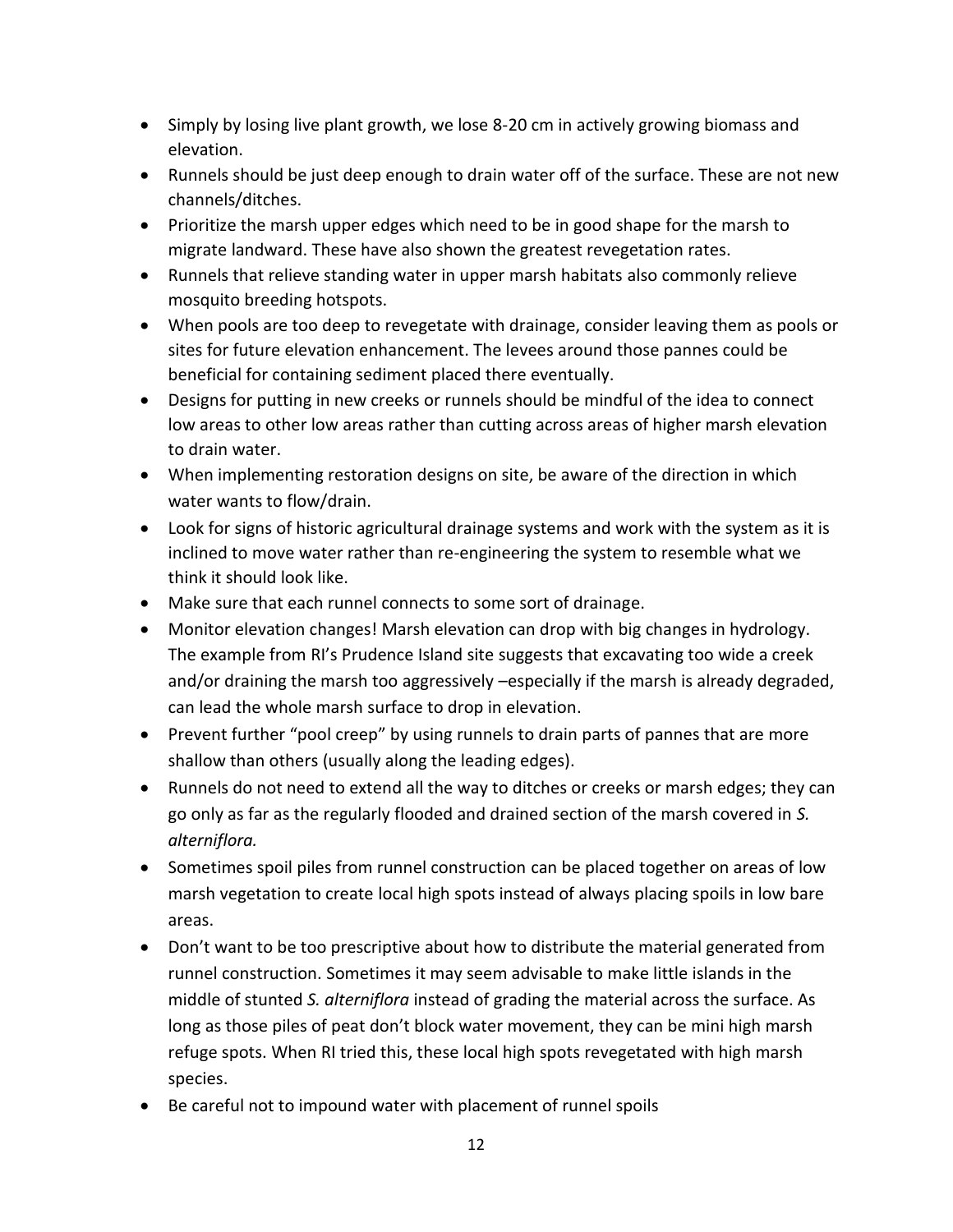- Maintenance of runnels is necessary –visit them at least once a year to see if they have achieved adequate drainage or if there is still impounded water. Adjust if necessary. If water is not impounded, no maintenance is required. They likely need to be maintained every 2-3 years. However, if the runnels have served their purpose and no water is being retained on the marsh surface, it may be fine to leave the system alone.
- Usually the runnels at lower elevations have enough water flowing through them to keep themselves open. The runnels positioned higher in the tidal prism are the ones that tend to need more maintenance.
- Shallower runnels do fill up and require maintenance. This is easier to do on smaller complexes than larger marsh systems. They do require more maintenance than deeper mosquito ditches.
- Maintenance is commonly done by hand with shovels, which is difficult to do "at-scale" on larger projects.
- The marsh restoration community in New England is looking to retrofit equipment to make something more like a handheld roto-tiller to replace maintenance by hand with shovels.
- Be mindful that we should watch and see how things develop. We don't need to drain all of the water off of the marsh –we still want to maintain a mosaic of habitats.
- When cleaning out runnels by hand, it can be hard to figure out when to stop. Further runnel maintenance guidance is needed.
- Minimize excavation by designing runnels to connect from pool to pool and connect low spot to low spot.
- If there is already a depression such as a deer path that works with the drainage pattern, they can be incorporated into the designs because deer paths are about the right size for runnel drainage. Although many times they do not run in the right places or connect appropriate areas to provide drainage.
- General size guidelines for runnels used in RI at sites that resemble the Suffolk County sites: smaller runnels were no deeper than 10-12" & no wider than 6"; the larger runnels were 12" wide by 12" deep. Although these sizes may vary with tidal range.
- Prioritize addressing issues at the upper edges of marshes where we want them to revegetate and be in good shape to migrate landward. Don't spend too much energy trying to re-sculpt the outer edges of the marshes that are more vulnerable to sea level rise.
- At upper marsh edges where there is shallow standing water, runnels can be used effectively to lower those water tables and facilitate marsh migration.
- Runnels in upper marsh habitats and in marsh migration corridors have shown the greatest vegetation recolonization rates.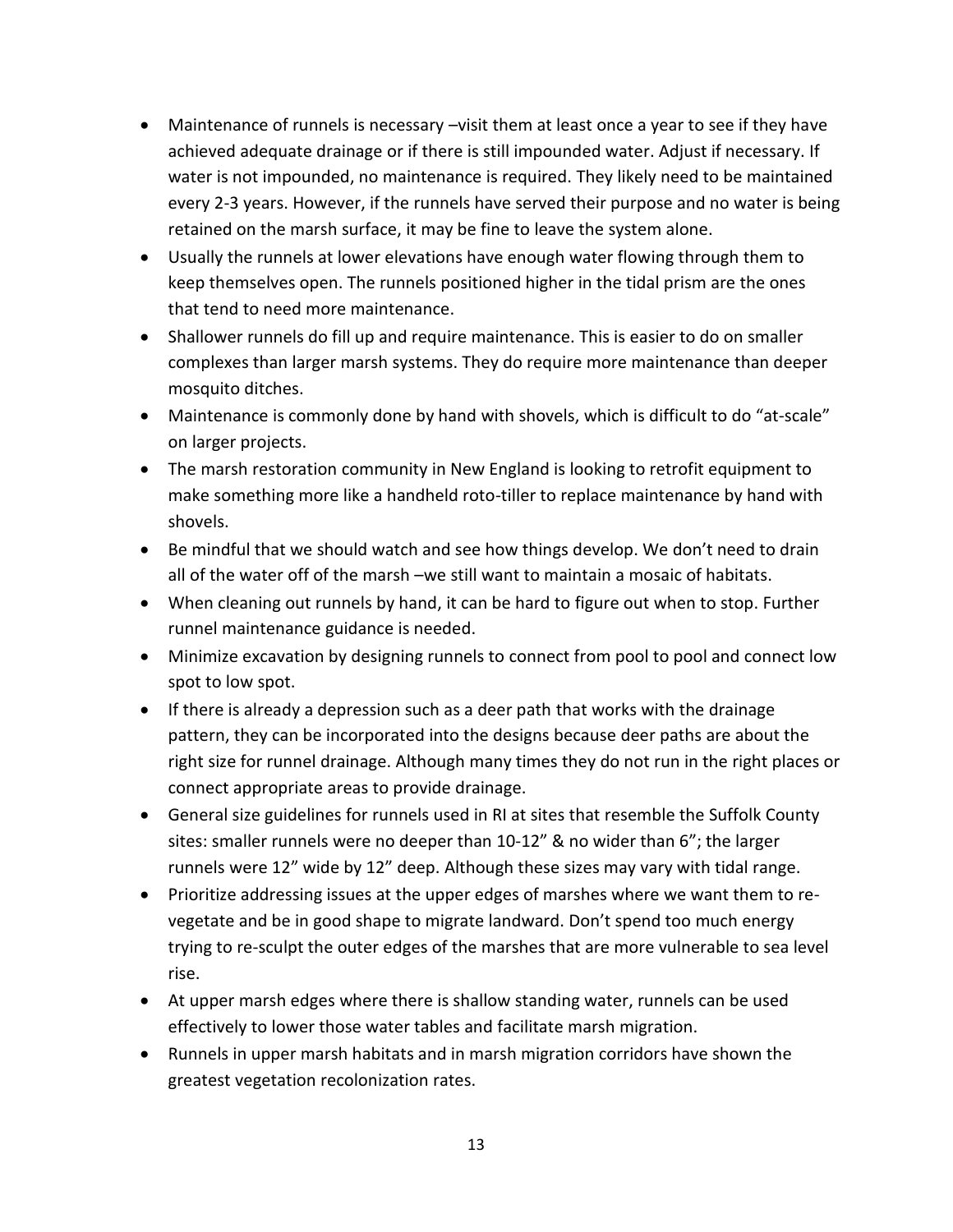- Digging a runnel into the upper edge of the marsh (high marsh into salt scrub transition habitat) where there is standing water and degrading peat (*Iva, Bacharus, D. spicata*) can also many times alleviate a mosquito breeding hotspot.
- Marsh peat is "gold", so be cautious when installing drainage in highly degraded areas and don't allow water to flow out too quickly. That risks losing the accumulated loose sediment from peat decomposition and widening the small runnels with large volumes of fast flowing water. Start cautiously with some narrow and shallow runnels with sills at the mouths and then come back after the peat has solidified a bit and then dig runnels deeper if necessary. Use shallow sills at the end of runnels to prevent all of the loose sediment formed from degrading peat from flowing off of the surface of the marsh.
- Ideally, conduct projects in phases, to allow the marsh to revegetate and stabilize unconsolidated sediments. Observe marsh and water responses before taking additional steps.
- If marsh elevation within accumulated pools is too low to support vegetation, the marsh is unlikely to revegetate in response to runnels. Furthermore, scouring could result in additional elevation loss due to large volumes of water flooding and draining through runnels over the course of tidal cycles. This can be especially true in the outer reaches of highly grid-ditched marshes where the marsh are well established and they are "below peat level" perhaps even bottom out in sand. Perhaps those are better to be left as pools without drainage runnels. Evaluate if they are good habitat or degraded habitat with algal mats etc. If you don't have the option of adding sediment to increase elevation within those cells, and you are not confident the pools will revegetate, especially if there is not additional pool creep from the edges, consider leaving those pools as they are. Or – if there is pool creep (expanding bare areas on the outer rim of the pools) and the depth is too deep to revegetate, consider shallow runnels from the edges into the center of the pool to prevent further pool creep but without fully draining the pool and risking loss from scour.
- It is worth trying runnels at the rectangular pools in the outer section of Timber Point which are sitting higher in elevation than the aerial imagery suggests. If possible, carve three or four runnels so the entire volume of impounded water does not drain through a single runnel where the large volume of water would risk widening the runnel.
- Runnels that improve drainage and lower the water table in the marsh peat at low tide increase 'Tidal Efficiency'.
- RTW member Beth Watson introduced us to the work of Groundwater Hydrologist, Alesha Wilson. Wilson et al. Ecology (2015) [\(https://doi.org/10.1890/13-2183.1](https://doi.org/10.1890/13-2183.1)) contrasted groundwater response between channel edge dynamics that go up and down a lot in response to the rise and fall of the tide, and marsh interior areas where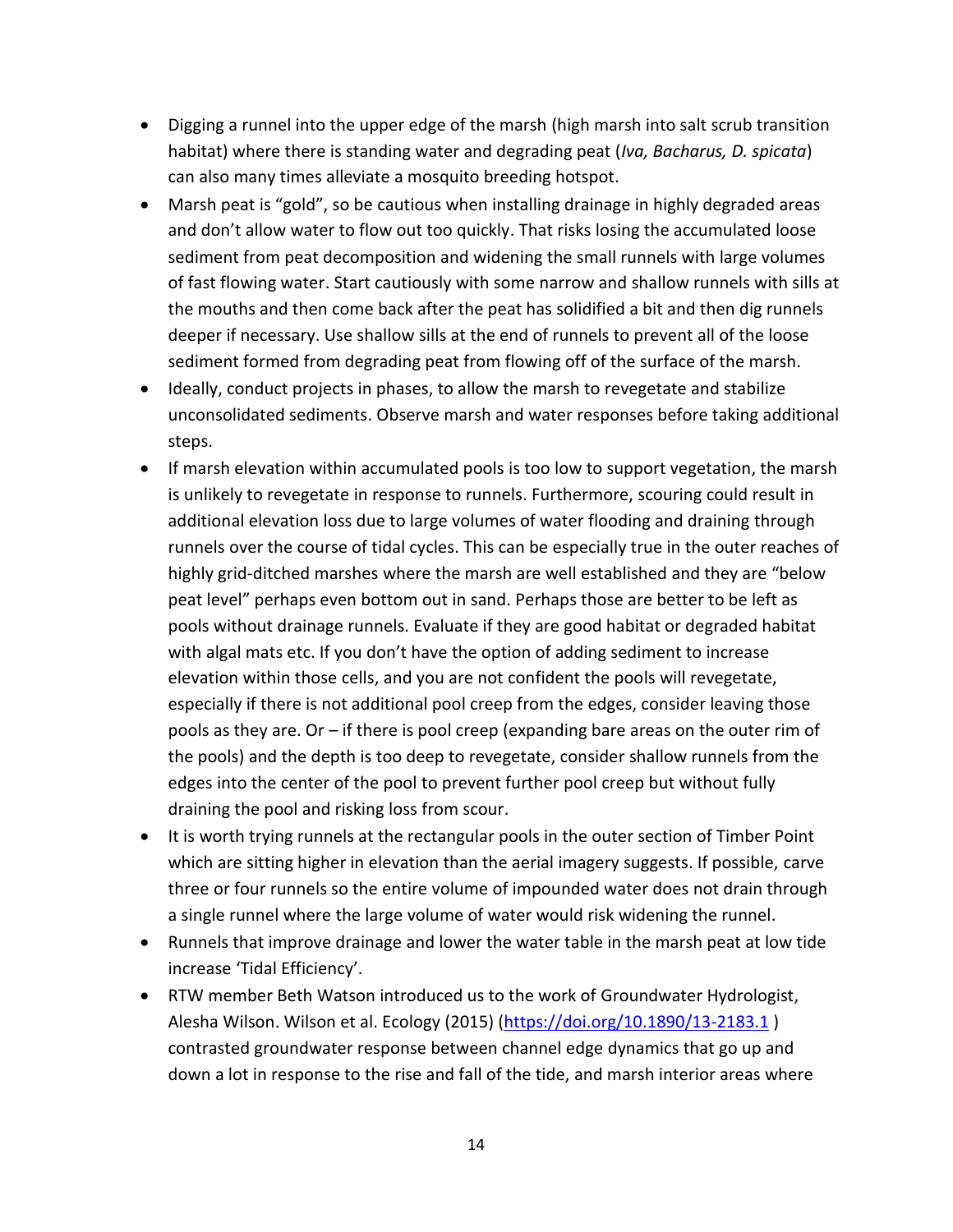the changes are not so great. These interior areas are more susceptible to high water tables which can lead to the formation of the interior ponds and vegetation die-offs.

- After runnels are installed in situations like the one described above, groundwater levels drop in response to low tide, (similar groundwater levels remain at high tide), and the plants can revegetate (Watson et al. unpublished data).
- Installing runnels and relieving the root zone flooding that is causing plant death in these impounded areas can reverse this marsh drowning!
- Runnels are not a new idea; vector control has been using them for decades. In Suffolk County, they did this a lot especially when they had an abundance of employees. There might have been a team assigned to each marsh and when they saw water accumulating, they would dig little hand-dug runnels. This was done up until the 1980's. If there were a dedicated group of people assigned to marsh complexes, perhaps those watchgroups could take responsibility for keeping the drainage working.
- We need an established set of monitoring and adaptive management guidelines for these projects. The guidelines could address questions such as: When we monitor and clean out runnels by hand – how much? When to stop?

#### DITCH REMEDIATION:

- The idea of "Ditch Remediation" is to build up fibrous organic material and sediment in the linear ditch to replace the peat that was once there. As this process happens, that material will be turned into peat. When the peat reaches the right elevation, plants will naturally colonize.
- Importantly, practitioners caution that we can't skip to the endpoint of ditch remediation by just putting peat on the top of coir filling, because air spaces would be trapped and the sediment would be unstable.
- Even if the coir logs have been out in the weather and are water logged, they still have air spaces that will be problematic.
- Another alternative would be to use rolled up coir mats in linear ditches so that those fibrous lines could trap sediment.
- There is concern that scraping down peat from the ditch levees (to use as fill) would remove the last higher marsh patches from the marsh platform and still not be enough material to fill the deeper ditches.
- The paradox of bringing the marsh elevation down (by scraping ditch levees to fill linear mosquito ditches) in an attempt to get the marsh surface to go back up was noted on the field trip to Gardiner and Timber Point marshes. This approach is in contrast to restoration efforts using sediment to provide direct elevation enhancement.
- Along some small ditch levees, there is very little elevation (vegetation along the ditch edges in some places is *S. alterniflora*, low marsh vegetation). In those places scraping that material into the adjacent ditch may not add to eventual marsh elevation.
- Experimenting with remediation is OK as long as it does not involve digging up stable marsh peat or leave insufficient drainage. Be sure to leave some ditches open.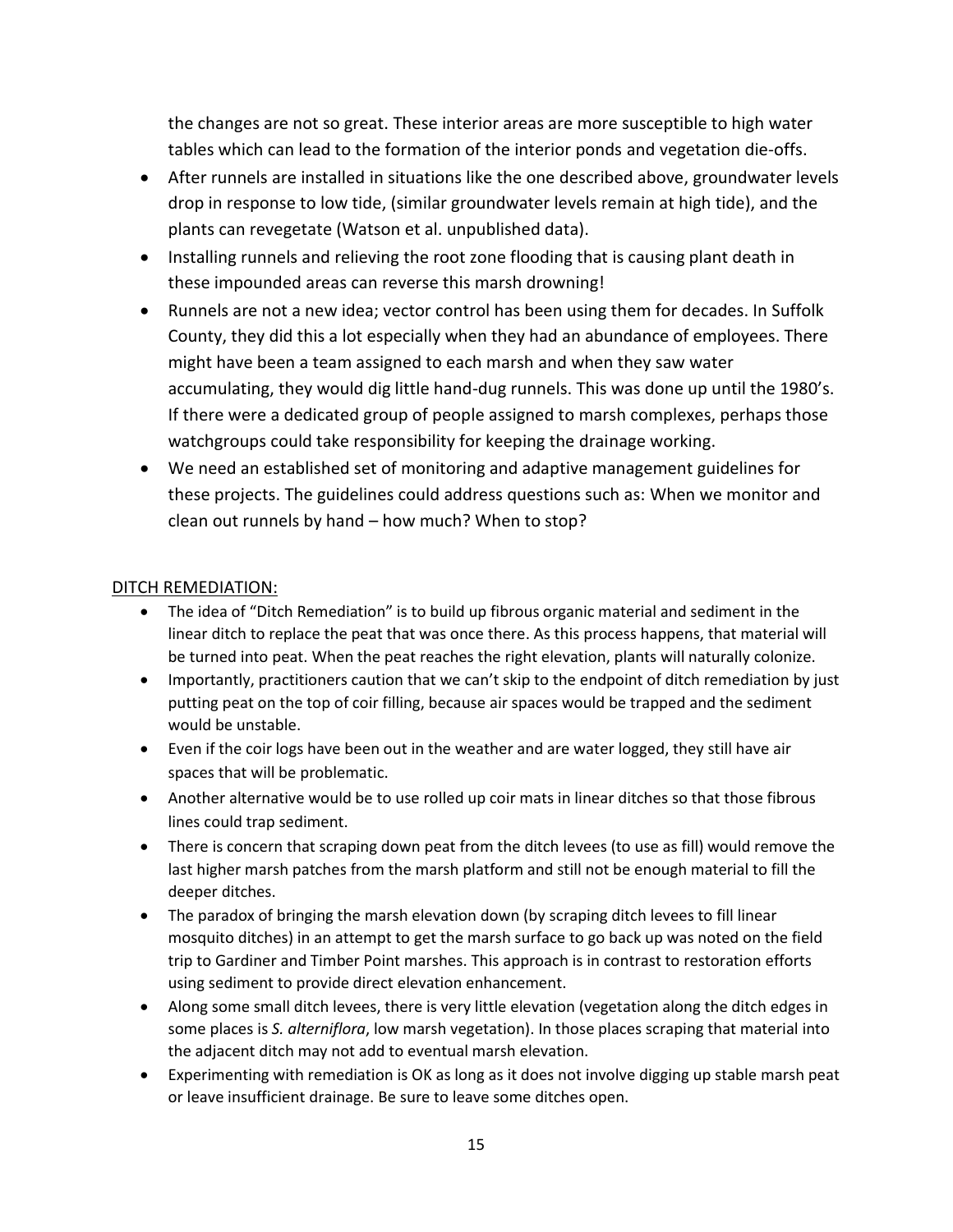- Some RTW members were concerned about the initial proposal in Suffolk County to "naturalize" so many linear ditches into creeks. They did not agree that there would be enough habitat gain with those plans and they did not believe that the sinuosity introduced would be sufficient to achieve the natural erosional and depositional nature of natural sinuous creeks. They suggested that more sinuosity could be introduced with the construction of shallow runnels.
- Extensive ditch filling and ditch naturalization looks like a lot of disturbance. It could be OK to experiment with filling excessive ditches (as long as sufficient drainage was maintained) but it would be best not to dig up stable marsh. Consider filling only a few of the ditches and monitoring marsh response in treatment and control areas.
- There was concern about scraping down the peat from the mini levees along ditches to use as fill (with or without the additional fill of coir logs) because we don't want to see the loss of elevation along the ditch edges. This might be the last breeding ground for obligate saltmarsh breeding birds such as saltmarsh sparrows.
- Need to keep some open ditches so that there is meaningful tidal flow. Tie runnels into an open tidal system. Water has to come in and it has to go out with the tide.
- Multiple runnels or drainage channels should feed into the same nearby ditch (all drainage into 1 ditch not 3 separate ditches) such that the force of those combined flows will help to keep that channel or ditch open.
- Use minimal runnels to connect existing grid ditches. Soften some hard angles to facilitate water movement, but don't "naturalize linear ditches into creeks".
- One approach suggested to the Suffolk County Team in order to avoid crossing the NY State sediment movement threshold requiring sediment toxicity testing was that they don't scrape down all of the mini ledges along each mosquito ditch. Without this sediment movement, the designs would not exceed the soil movement threshold (1500 cu yds) beyond which sediment toxicity testing would be required.
- There does not seem to be enough volume of sediment in the mini-levees along ditch edges to fill and level these ditches.
- Leave as much high elevation as possible for sparrows -they have high site fidelity and will return to the same marshes to breed year after year.

# OBLIGATE SALT MARSH NESTING BIRDS (specifically saltmarsh sparrows)

- Leave as much high elevation as possible; sparrows have high site fidelity and will return to the same marshes to breed year after year.
- Sparrows return to within a few meters of successful nests in successive years. If a previous nest was not successful, they choose alternate locations within the same marshes, but farther from the location of the failed nest site.
- Sparrows need the existing refugia in our marshes. They can't wait for the marsh to rebound.
- When distributing spoils from runnel or small fish pool construction, consider creating local high spots for high marsh plants and nesting birds like saltmarsh sparrows instead of using that material to always fill in low lying bare areas.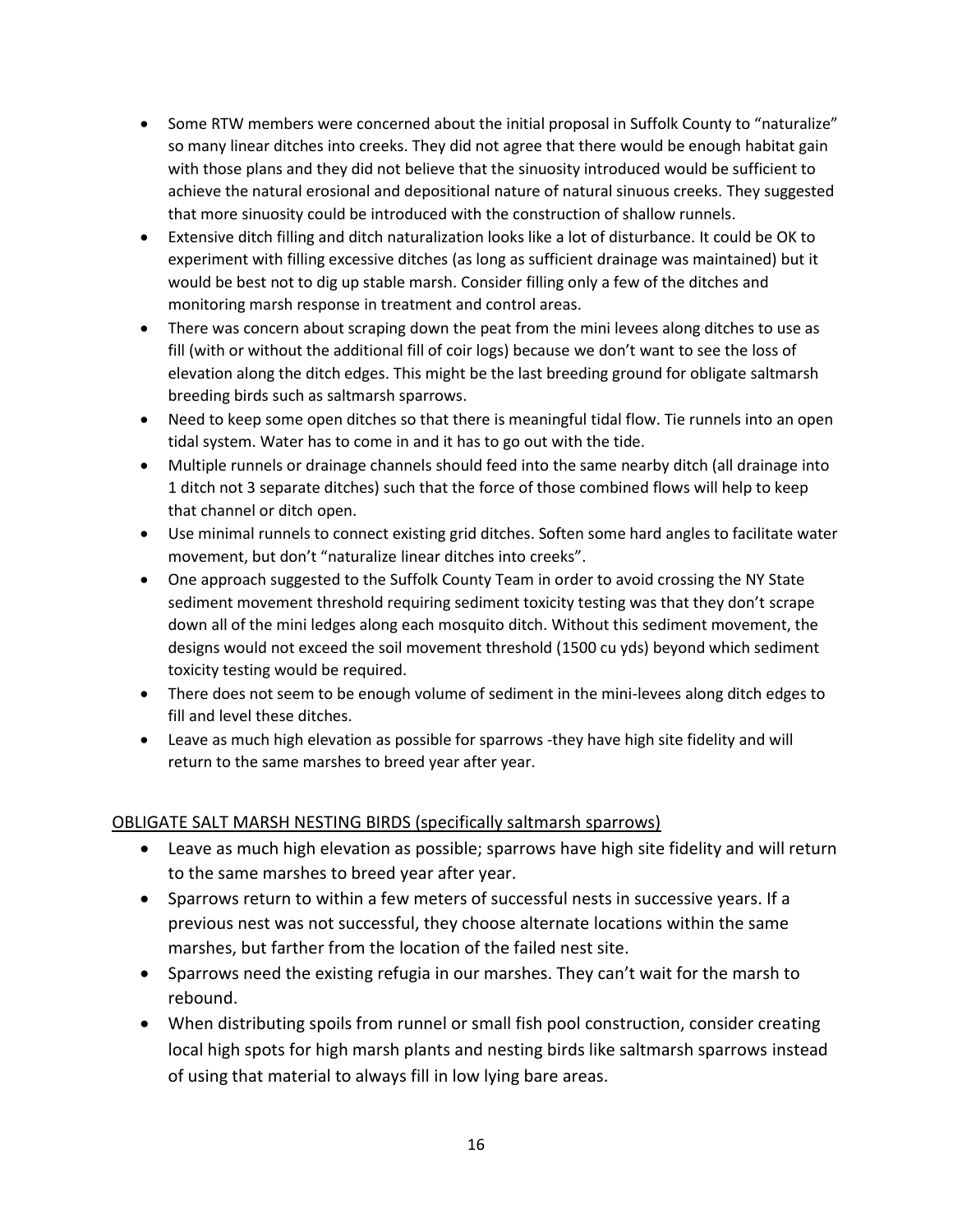# ADAPTIVE MANAGEMENT:

- Projects should be conducted in phases such that minimal manipulations are made, and the responses of the marsh can be observed for a few tidal cycles to determine if more aggressive or different manipulations are required.
- Projects should be designed with budgets and timelines to allow for adaptive management and long term monitoring.
- Take an adaptive management approach to these plans. Start filling in some of the ditches; make sure each runnel connects to some sort of drainage; monitor and adapt.
- Be on site as the project is being implemented in order to guide adaptive management approach.

# MONITORING:

- Long term monitoring is essential both for implementing adaptive management and for evaluating ultimate restoration success.
- Grant cycles and project designs should accommodate long post-implementation monitoring opportunities.
- Use of consistent and standardized metrics would facilitate the comparison of responses in different systems so that we could learn about similarities and differences in both short term and long term responses.
- Use of consistent and standardized metrics could enable the formation of a long-term wetland restoration study.
- This forum and the projects discussed here could become the basis for a long-term wetland restoration study in a future analysis.

# **Continuing the exchange (TNC's Box links and NEERS Google Group)**

RTW members expressed an interest in continuing their exchange of lessons learned and restoration discussions around the region. While the RTW itself will close, members are encouraged to utilize the Google Group established by The New England Estuarine Research Society (NEERS). NEERS is a non-profit organization with a wide-ranging membership from scientific and educational institutions, federal, state, and municipal agencies, and nonprofit organizations. The mission of NEERS fits perfectly with the goals of our RTW effort because it is "to bring together persons actively engaged in estuarine and coastal research and management for informal discussion and exchange of ideas". The Society website is: <http://neers.org/>. NEERS hosts two Google groups (you do not need a Google account to participate), one of which is "a general list for facilitating communication among estuarine scientists and other interested parties". This forum could be a very valuable resource to seek consultation on projects into the future. The instructions for joining and posting to the group can be found here:<http://neers.org/MEMBERS/GetConnected.html>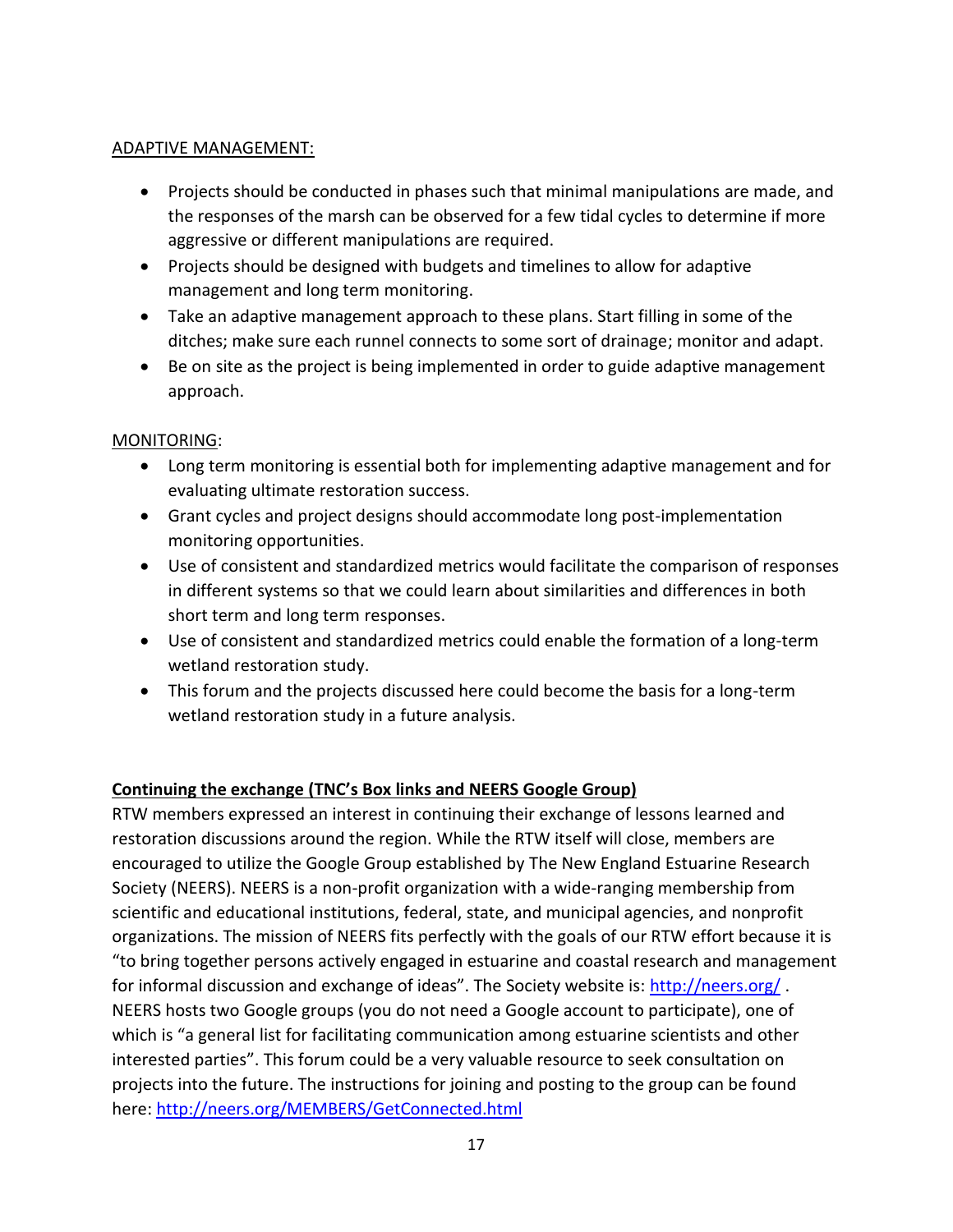Our more southern RTW members would be advised to join or participate in the Atlantic Estuarine Research Society (AERS,<https://aers.info/> ) that covers the states of DE, MD, NC, NJ, PA, and VA and Washington, DC.

Additionally, TNC will leave the shared box folder open as a repository for papers and PPTs where members can continue to share and download relevant resources with one another: <https://tnc.box.com/s/mdfrzjztxk0blqmltfsds3e2k61v4bka>

#### **Summary:**

This forum provided Suffolk County with the opportunity to share and test ideas in a format similar to the exchanges common at regional or national scientific and restoration meetings. Vector control agencies bring valuable experience to these conversations. Greater effort should be made to encourage vector control agencies and marsh restoration practitioners to collaborate to learn from one another by attending one another's regional meetings and partnering on projects. By learning from other marsh restoration experts, Suffolk County is improving the approaches that they use for designing, implementing and monitoring marsh and mosquito management projects. This will maximize their likelihood of restoration and management success for overall marsh health and resilience to climate change.

Suffolk County employees should be given the support to attend, present, and interact in scientific and restoration meetings such as the New England Estuarine Research Society (NEERS):<http://www.neers.org/home.htm> ; The Atlantic Estuarine Research Society (AERS): https://www.aers.info/; Restore America's Estuaries (RAE):<https://www.estuaries.org/> and others. By regularly attending these meetings, County employees will be able to maintain and build new relationships with practitioners across the region and stay current on the latest thinking in restoration science. These scientific meetings are also valuable opportunities to to leverage resources for greater restoration and management outcomes. Regular participation in these meetings may also prove to be more cost effective than contracting for the formation of a forum like the RTW to reproduce those experiences.

Learning never ends. The exchange of practical, hands-on experience through this effort will improve the efficiency and cost-effectiveness of marsh restoration efforts across the whole region by disseminating the kinds of operational details that never make it to written reports or presentations but play a critical role in actually executing projects on the ground. We hope that this workgroup will have a long-lasting impact both in Suffolk County and beyond because it has connected practitioners across the region to become a ready resource to one another. These connections of practitioners and projects also have the potential to eventually form the basis for a long-term wetland restoration study.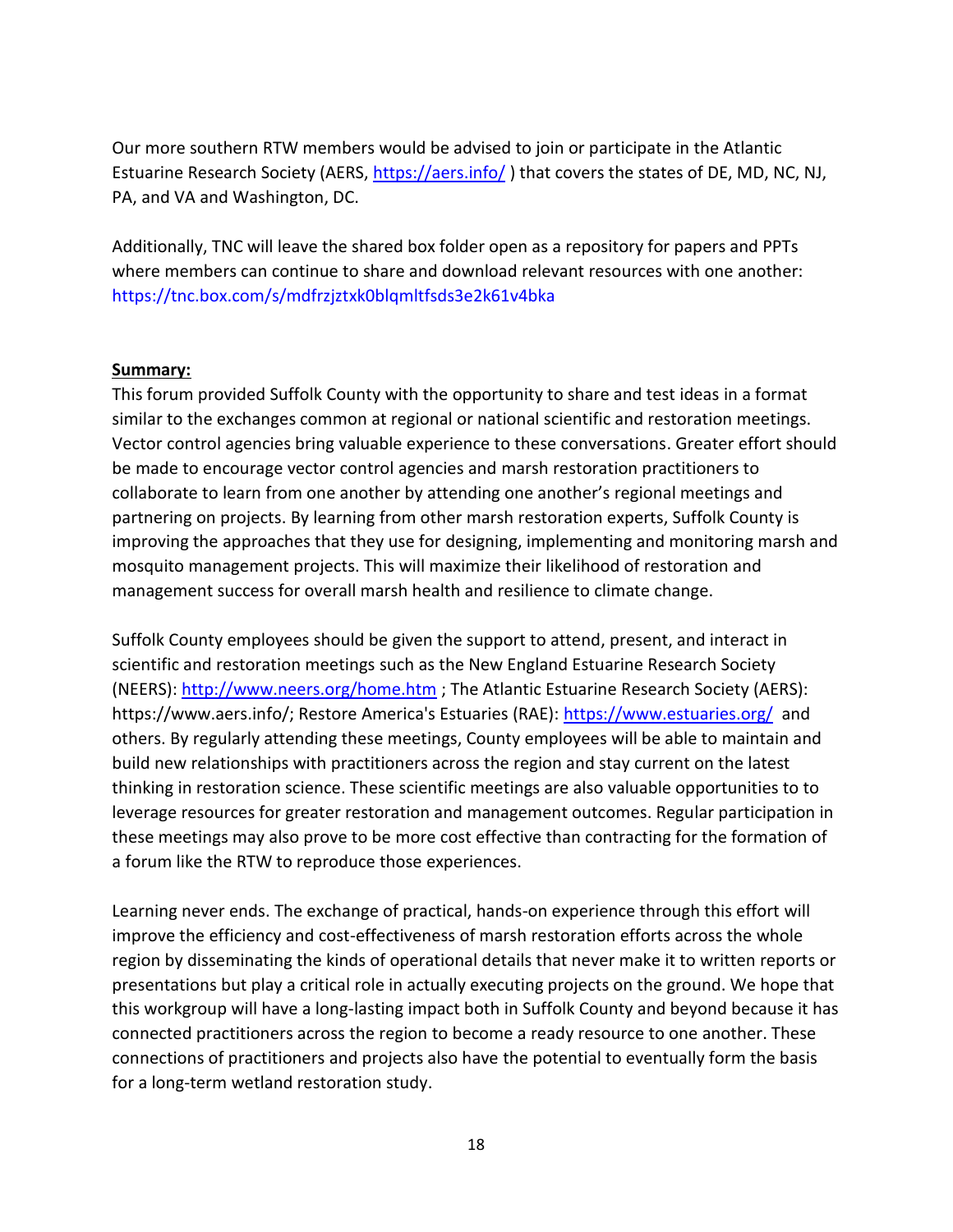# **References:**

- Cameron Engineering and Associates (CEA). 2015. Long Island tidal wetland trends analysis. Prepared for the New England Interstate Water Pollution Control Commission, 207 pp. <http://www.dec.ny.gov/lands/5113.html>
- New York State Energy Research and Development Authority (NYSERDA). 2018. "Integrating SLAMM Results and Stakeholder Priorities to Define Marsh Adaptation Strategies," NYSERDA Report Number 18-04. Prepared by Warren Pinnacle Consulting, Inc. Waitsfield VT. nyserda.ny.gov/publications
- O'Connor, J.S. and O.W. Terry. 1972. The marine wetlands of Nassau and Suffolk Counties, New York. Marine Sciences Research Center, State University of New York, Stony Brook, NY. Prepared in cooperation with the Nassau-Suffolk Planning Board
- Regional Marine Resources Council (RMRC). 1973. Guidelines for Long Island Coastal Management. Nassau-Suffolk Regional Planning Board. Hauppauge, NY.
- Wilson, AM., T. Evans, W. Moore, CA. Schutte, SB. Joye, AH. Hughes, JL. Anderson. 2015. Groundwater controls ecological zonation of salt marsh macrophytes. Ecology 96(3) p.840-849.

# **Appendices:**

# **RTW Meeting and Field Trip Materials**

All RTW meeting and field trip materials: agendas, meeting notes, audio recordings if available, PPT files, photographs, handouts and shared resources can be found on TNC's shared box folder:<https://tnc.box.com/s/mdfrzjztxk0blqmltfsds3e2k61v4bka>

The file structure looks like this: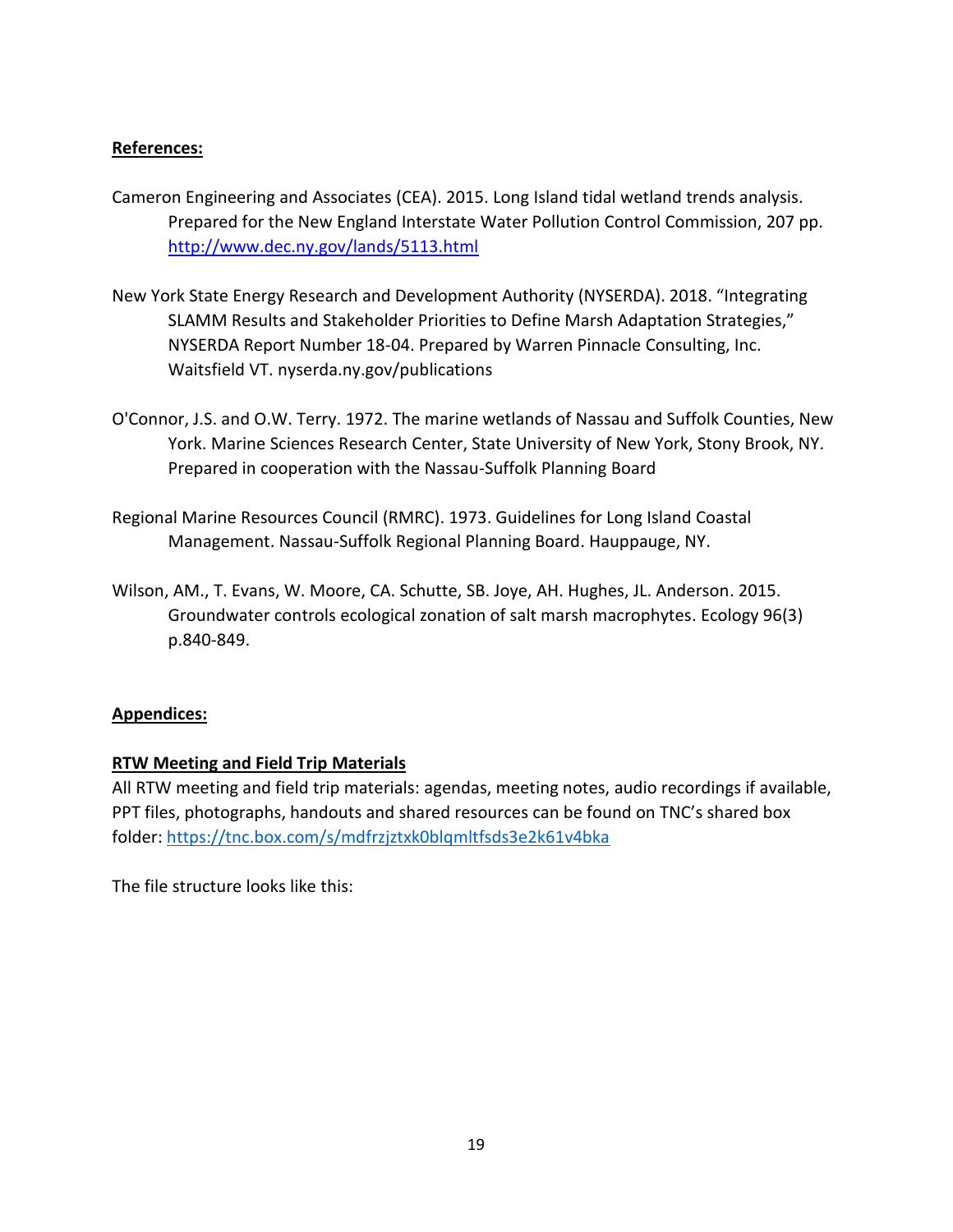| > Box > Saltmarsh Restoration Regional Technical Workgroup (RTW)    |             |                    |                     |  |  |
|---------------------------------------------------------------------|-------------|--------------------|---------------------|--|--|
|                                                                     |             |                    |                     |  |  |
| Name                                                                | <b>Size</b> | Item type          | Date modified       |  |  |
| RTW FINAL REPORT from TNC to SC 011119                              | 2.151 KB    | Microsoft Word Doc | 1/13/2019 1:21 PM   |  |  |
| RTW description 101716                                              | 28 KB       | Microsoft Word Doc | 10/17/2016 2:21 PM  |  |  |
| RTW Membership& Participation                                       |             | File folder        | 1/11/2019 6:37 PM   |  |  |
| Examples of Monitoring & Design Plans                               |             | File folder        | 1/11/2019 6:10 PM   |  |  |
| Library of papers & reports posted by participa                     |             | File folder        | 1/11/2019 6:06 PM   |  |  |
| $\circlearrowright$ Suffolk County Restoration Site Plan Designs FE |             | File folder        | 1/11/2019 5:50 PM   |  |  |
| <b>FIELD TRIPS</b>                                                  |             | File folder        | 1/11/2019 5:50 PM   |  |  |
| <b>MEETINGS</b>                                                     |             | File folder        | 1/11/2019 5:45 PM   |  |  |
| NYS DEC Fireplace Neck plans                                        |             | File folder        | 4/6/2018 3:12 PM    |  |  |
| DMMT tool for Suffolk Sites from Warren Pinna                       |             | File folder        | 10/11/2017 10:55 PM |  |  |

#### **Additional resources available and soon to be available:**

The following collection represents some nationally and regionally-implemented protocols and guidance as well as some that were called out by RTW members at our meetings. Notably, this list also includes resources that are on the horizon or soon to be available. When they are officially released, TNC will send notification to RTW members and post them on our shared Box folder.

- New England Estuarine Research Society (NEERS):<http://www.neers.org/home.htm>
- NERRS Sentinel Site and System-wide Monitoring programs: <http://nerrs.noaa.gov/research/>
- Atlantic Estuarine Research Society (AERS):<https://www.aers.info/>
- Restore America's Estuaries (RAE):<https://www.estuaries.org/>
- Salt Marsh Habitat and Avian Research Program (SHARP): <http://www.tidalmarshbirds.org/>
- NYS DEC's New York State Salt Marsh Restoration and Monitoring Guidelines. Niedowski (2000) [\(http://www.dec.ny.gov/docs/wildlife\\_pdf/saltmarsh.pdf](http://www.dec.ny.gov/docs/wildlife_pdf/saltmarsh.pdf) )
- New NYS DEC Rapid Tidal Assessment Protocol. PPT from July 2018 available on TNC's Box drive:<https://tnc.box.com/s/2uqrcjg0z240d1z28nc0fz0ff1sq8cbu> For additional info and updates contact: Alexa M Fournier [alexa.fournier@dec.ny.gov](mailto:alexa.fournier@dec.ny.gov)
- Taylor, Peter H. 2008. Salt Marshes in the Gulf of Maine: Human Impacts, Habitat Restoration, and Long-term Change Analysis. Gulf of Maine Council on the Marine Environment. iv+42 p. [http://www.gulfofmaine.org/2/wp](http://www.gulfofmaine.org/2/wp-content/uploads/2014/06/Salt_Marshes-2008.pdf)[content/uploads/2014/06/Salt\\_Marshes-2008.pdf](http://www.gulfofmaine.org/2/wp-content/uploads/2014/06/Salt_Marshes-2008.pdf)
- USGS Patuxent Wildlife Research Center Publications list: <https://www.usgs.gov/centers/pwrc>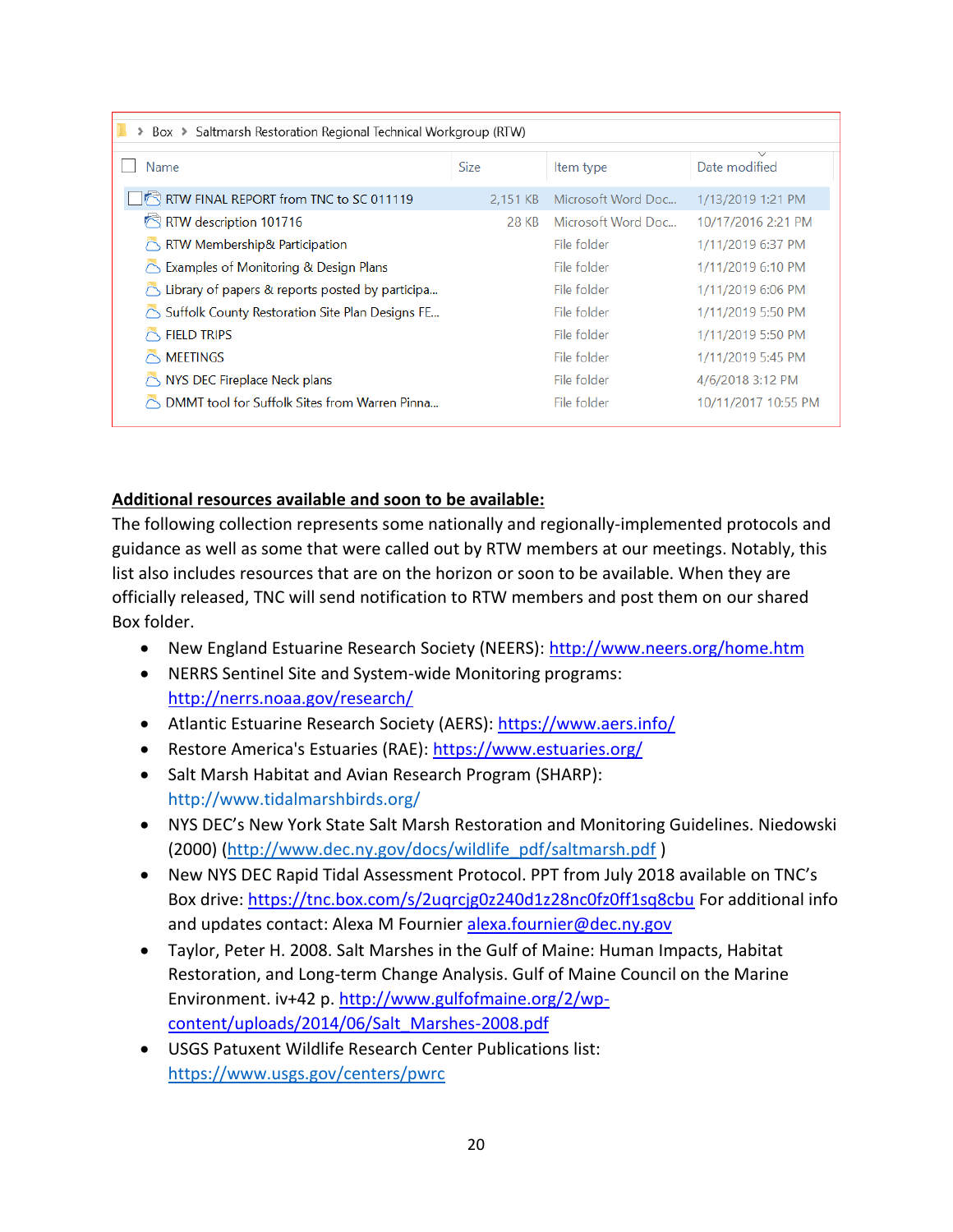- USFWS Salt Marsh Integrity (SMI) Index: Neckles, H.A., G.R. Guntenspergen, W.G. Shriver, N.P. Danz, W.A. Wiest, J.L. Nagel, and J.H. Olker. 2013. Identification of metrics to monitor salt marsh integrity on National Wildlife Refuges in relation to conservation and management objectives. Final report to U.S. Fish and Wildlife Service, Northeast Region. USGS Patuxent Wildlife Research Center, Laurel, MD. 226 pp. [\(https://pubs.er.usgs.gov/publication/70046960](https://pubs.er.usgs.gov/publication/70046960) )
- The Department of the Interior (DOI) Metrics Expert Group (June, 2015) Report for the Department of the Interior Recommendations for assessing the effects of the DOI Hurricane Sandy Mitigation and Resilience Program on ecological system and infrastructure resilience in the Northeast coastal region: [https://www.doi.gov/sites/doi.gov/files/migrated/news/upload/Hurricane-Sandy](https://www.doi.gov/sites/doi.gov/files/migrated/news/upload/Hurricane-Sandy-project-metrics-report.pdf)[project-metrics-report.pdf](https://www.doi.gov/sites/doi.gov/files/migrated/news/upload/Hurricane-Sandy-project-metrics-report.pdf) and on TNC's shared Box folder.
- The State of Rhode Island has released their Salt Marsh Monitoring and Assessment Program (SMMAP), a three-tiered framework for assessing salt marsh condition. Of note, Tier 2 presents a rapid assessment protocol, and Tier 3 details metrics suitable for monitoring specific projects and management actions, such as enhancing marsh drainage with runnels or building marsh elevation with sediment placement. [http://www.crmc.ri.gov/news/pdf/SMMAP\\_RI\\_Strategy.pdf](http://www.crmc.ri.gov/news/pdf/SMMAP_RI_Strategy.pdf)
- Coastal Wetland Restoration Strategy for the State of Rhode Island (Chaffee et al. in prep.)
- Tom Kutcher (Wetlands Scientist, Rhode Island Natural History Survey) is developing a faster vegetation sampling method (especially suitable for smaller runnel projects) so that responses can be measured without the more labor and time intensive Roman et al. method. He has modified the RISMA rapid salt marsh assessment method to make it even more rapid and achieve greater spatial coverage. Posted to the shared Box folder: <https://tnc.box.com/s/mdfrzjztxk0blqmltfsds3e2k61v4bka>
- New England Rapid Assessment Method (NERAM; Wigand et al. 2011)
- Rhode Island Salt Marsh Assessment (RISMA, Cole Ekberg et al. 2015)
- Historic imagery to reveal historic drainage including agricultural modifications that could guide thinking about project design is available at: [www.historicalaerials.com.](http://www.historicalaerials.com/)
- NYC Parks released new Saltmarsh Monitoring Guidelines: [http://naturalareasnyc.org/content/3-in-print/3-partner](http://naturalareasnyc.org/content/3-in-print/3-partner-publications/nycparks_monitoringguidelines_oct-2018-appendices.pdf)[publications/nycparks\\_monitoringguidelines\\_oct-2018-appendices.pdf](http://naturalareasnyc.org/content/3-in-print/3-partner-publications/nycparks_monitoringguidelines_oct-2018-appendices.pdf)
- NYC Parks released Saltmarsh Restoration Design Guidelines: [http://naturalareasnyc.org/content/3-in-print/3-partner](http://naturalareasnyc.org/content/3-in-print/3-partner-publications/nycparks_saltmarshrestorationdesignguidelines.pdf)[publications/nycparks\\_saltmarshrestorationdesignguidelines.pdf](http://naturalareasnyc.org/content/3-in-print/3-partner-publications/nycparks_saltmarshrestorationdesignguidelines.pdf)
- Both of these NYC Parks documents are available on the Natural Areas Conservancy (NAC) website:<http://naturalareasnyc.org/in-print#research> and saved in our TNC Box folder:<https://tnc.box.com/s/huv7hqh1zmjc3fi7s5lfwfjwegworwe8>